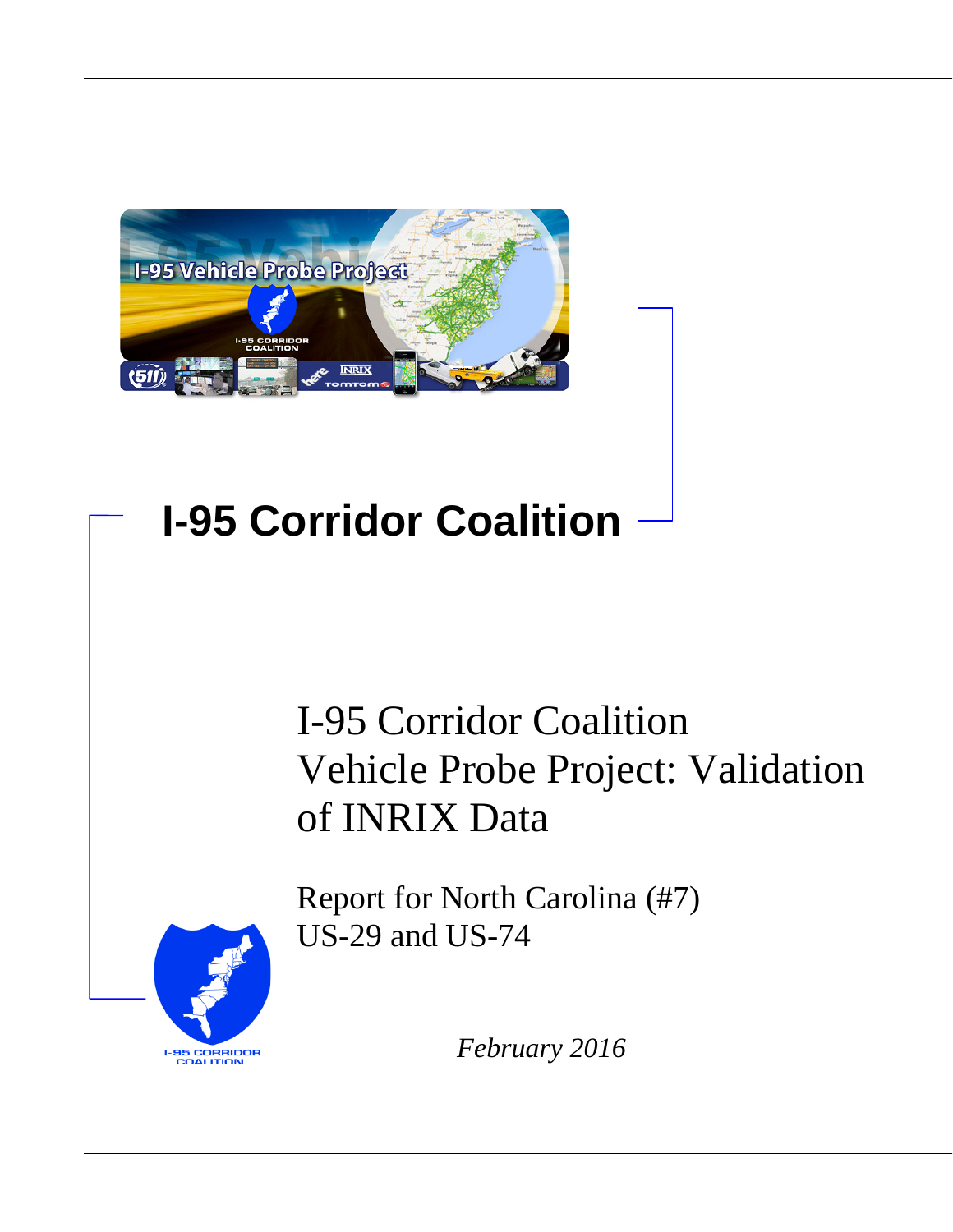# **I-95 CORRIDOR COALITION VEHICLE PROBE PROJECT VALIDATION OF INRIX DATA FEBRUARY 2016**

# *Report for North Carolina (#7) US-29 and US-74*

*Prepared for:*

I-95 Corridor Coalition

*Sponsored by:*

I-95 Corridor Coalition

*Prepared by:*

Masoud Hamedi, Ali Haghani, Kiana Roshan Zamir, Zhongxiang Wang University of Maryland, College Park

## *Acknowledgements:*

The research team would like to express its gratitude for the assistance it received from the state highway officials in North Carolina during the course of this study. Their effort was instrumental during the data collection phase of the project. This report would not have been completed without their help.

*February 2016*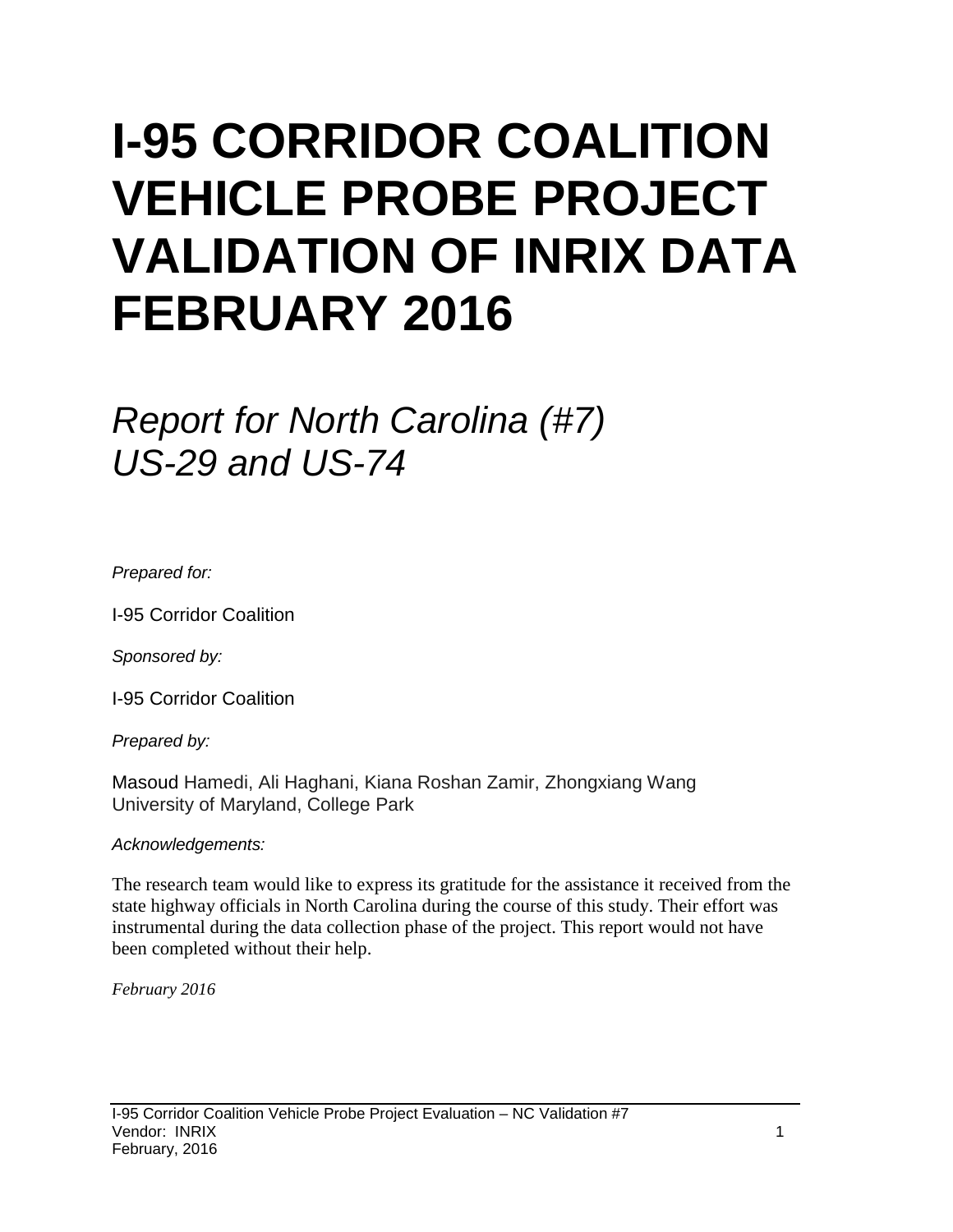# **Evaluation Results for the State of North Carolina**

# *Executive Summary*

The data from the Vehicle Probe Project is validated using Bluetooth<sup>TM</sup> Traffic Monitoring (BTM) technology on a near monthly basis. The validation of arterial data is similar to that of freeway data, however the following should be noted. The boundaries of the speed bins used for arterials are different than those used for freeways to accommodate the lower speeds on this type of corridor.

BTMs sensor were deployed at the beginning and ending points of 15 different segments along the US-29 and US-74 corridors. The number of lanes for these corridors varies between 2 and 4 per direction with average signal density of 1 signal per mile. Average Annual Daily Traffic (AADT) along these corridors is 42,500 and the speed limit is 45 MPH.

The Bluetooth sensor deployment covers the range from US-601 to Eastway Dr. along US-29 and I-485 to Briar Creek Rd along US-74. Travel time data was collected for both directions along each arterial, between November 11 and November 25, 2015. The dataset collected represents approximately 2,569 hours of observations along 15 arterial segments, totaling approximately 23 miles. The total number of effective five-minute travel time samples observed was 30,831. Due to data quality considerations, one segment was dropped from final validation.

ES Table 1, below summarizes the results of the comparison between the BTM reference data and the INRIX data for arterial segments during the above noted time period. As shown, the average absolute speed error (AASE) was within specification in all speed bins. The Speed Error Bias (SEB) was also within specifications for all speed bins. Although the data are compared to these specifications, caution should be used when using probe data on arterial roadways. Other factors including signal density and traffic volume should be considered.

| <b>ES Table 1 - North Carolina Evaluation Summary for Arterial</b> |                                                |                         |                                     |                         |                   |                    |  |  |  |  |
|--------------------------------------------------------------------|------------------------------------------------|-------------------------|-------------------------------------|-------------------------|-------------------|--------------------|--|--|--|--|
| <b>Speed Bin</b>                                                   | <b>Average Absolute Speed</b><br>Error(<10mph) |                         | <b>Speed Error Bias</b><br>(<5 mph) |                         | Number<br>of $5$  | Hours of           |  |  |  |  |
|                                                                    | Comparison<br>with SEM<br>Band                 | Comparison<br>with Mean | Comparison<br>with SEM<br>Band      | Comparison<br>with Mean | Minute<br>Samples | Data<br>Collection |  |  |  |  |
| 0-15 MPH                                                           | 2.7                                            | 4.2                     | 2.6                                 | 3.8                     | 1857              | 155                |  |  |  |  |
| 15-25 MPH                                                          | 1.8                                            | 4.0                     | 1.1                                 | 1.8                     | 4653              | 388                |  |  |  |  |
| 25-35 MPH                                                          | 2.0                                            | 4.7                     | 0.9                                 | 2.0                     | 7152              | 596                |  |  |  |  |
| $>35$ MPH                                                          | 2.3<br>4.7                                     |                         | $-1.8$                              | $-3.1$                  | 17169             | 1431               |  |  |  |  |
| All Speeds                                                         | 2.2                                            | 4.6                     | $-0.5$                              | $-0.8$                  | 30831             | 2569               |  |  |  |  |

Based upon data collected from November 11, 2015 through November 25, 2015 across 23 miles of roadway.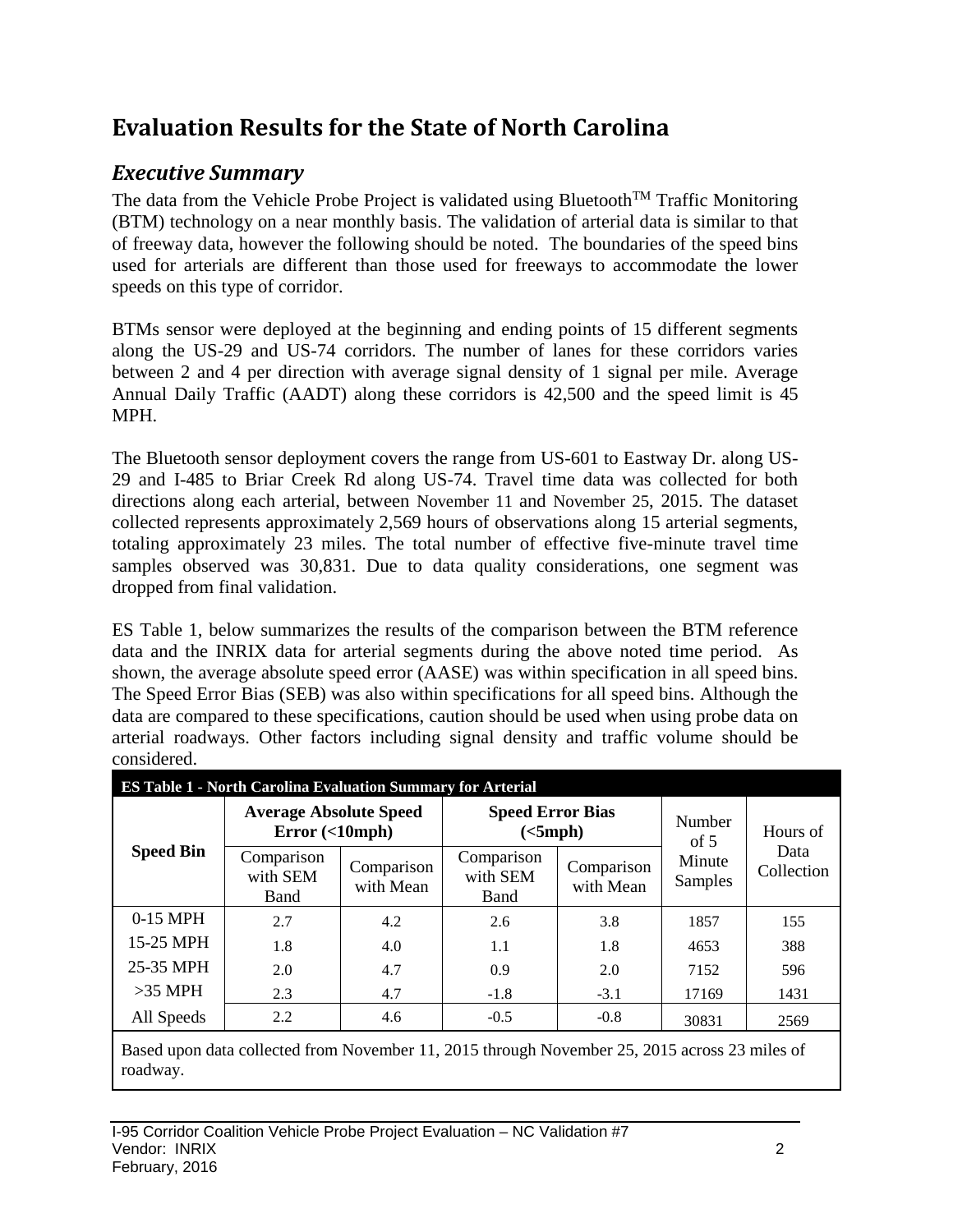## *Data Collection*

Travel time samples were collected along 15 arterial segments with the assistance of North Carolina Department of Transportation (NCDOT) personnel. Arterial segments studied were located on the US-29 corridor from US-601 to Eastway Dr. and on US-74 corridor from I-485 to Briar Creek Rd. Travel time data was collected for both directions along US-29 and US-74 between November 11 and November 25, 2015. Segment locations were chosen with a high-likelihood of observing recurrent and non-recurrent congestion during peak and off-peak periods.

Figure 1 and 2 present an overview snapshot of the placement of sensors for the collection of data on the US-29 and US-74 corridors in North Carolina. Blue segments represent arterial segments selected for analysis. The number of lanes for these corridors varies between 2 and 4 per direction with average signal density of 1 signal per mile. Average Annual Daily Traffic (AADT) along these corridors is 42,500 and the speed limit is 45 MPH.



**Figure 1** — Locations of all segments selected on US-29 for analysis in North Carolina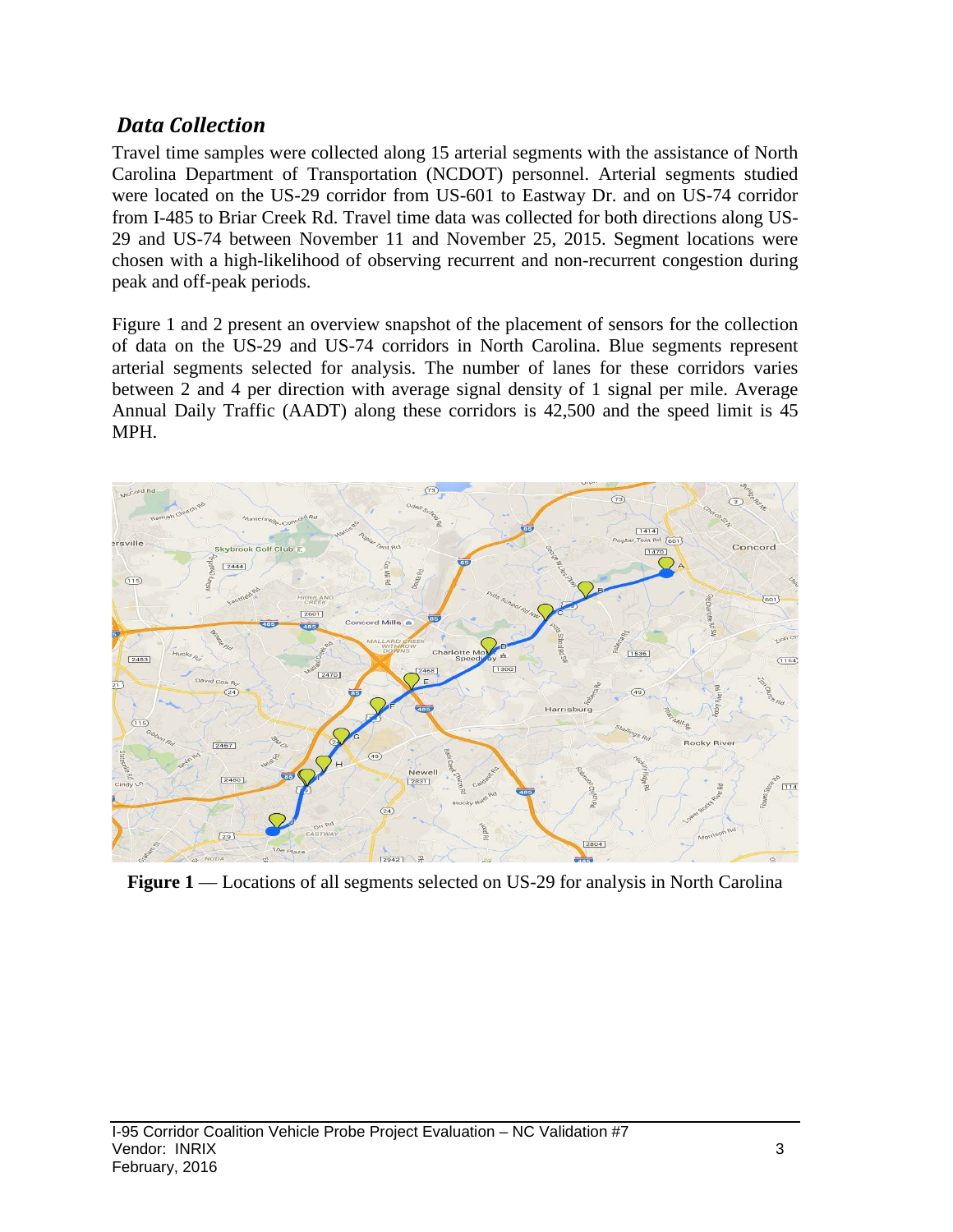

Figure 2 –– Locations of all segments selected on US-74 for analysis in North Carolina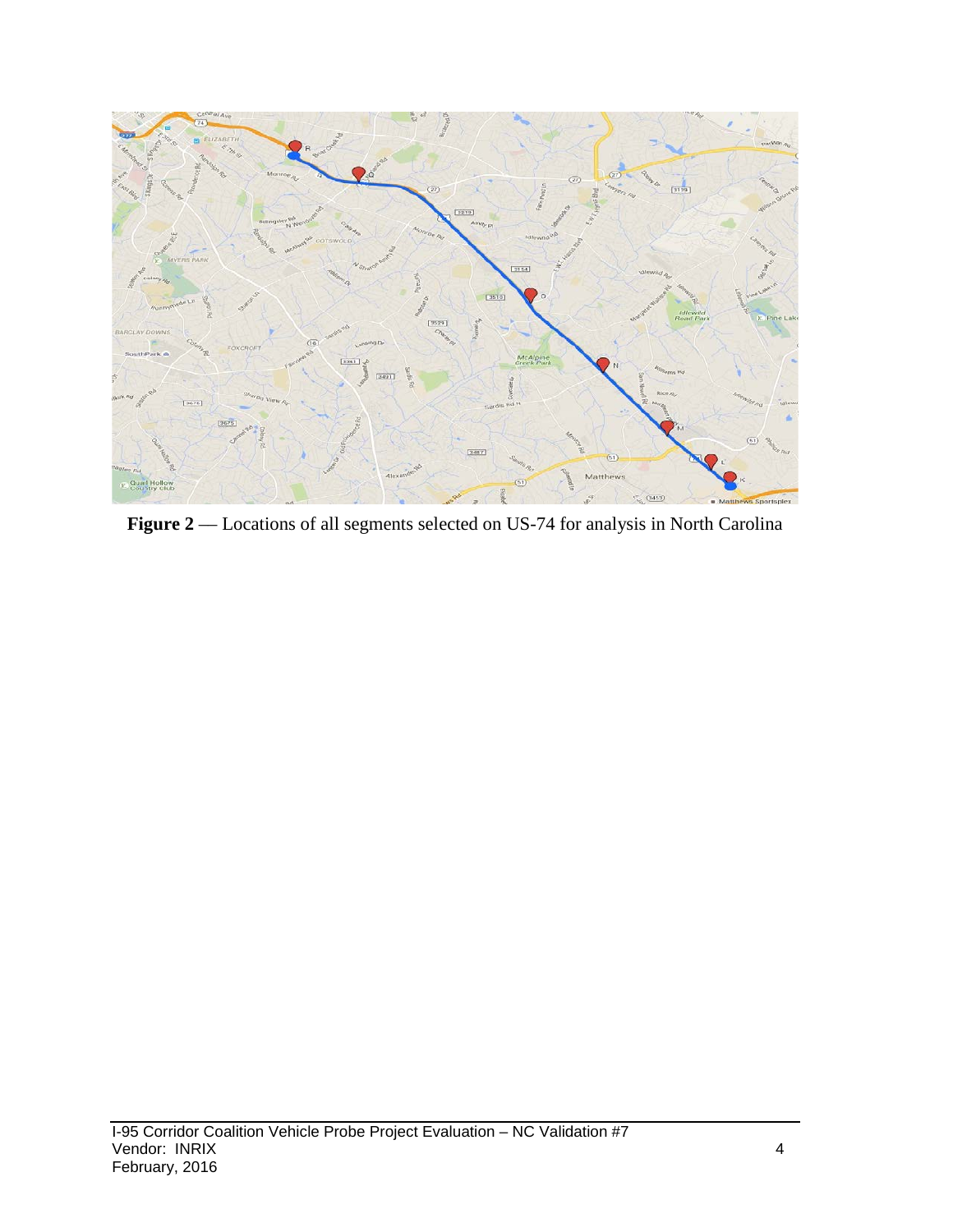#### **TMC segments selected for validation in North Carolina**

Table 1 presents the data collection segments from North Carolina. As a whole, these segments cover a total length of 23 arterial miles. Data collection segments are comprised of one or more Traffic Message Channel (TMC) base segments, such that the total length of the data collection segment is in most cases one mile long or greater for arterials. When appropriate, consecutive TMC segments are combined to form a data collection segment longer than one mile. The results of the validation performed on 15 bidirectional arterial segments are included in this report. Table 1 contains the summary information on each data collection segment including the latitude/longitude coordinates of the locations at which the Bluetooth sensors were deployed along US-29 and US-74 in North Carolina as well as an active map link to view the data collection segment in detail. Click on the map link to see a detailed map for the respective data collection segment. It should be noted that the configuration of the test segments is often such that the endpoint of one segment coincides with the start point of the next segment, so that one Bluetooth sensor covers both data collection segments.

Table 1 also provides data on the precise length of the TMCs comprising the test segment as compared to the measured length between Bluetooth<sup>TM</sup> Traffic Monitoring (BTM) sensors placed on the roadway. An algorithm was developed and documented in a separate report<sup>[1](#page-5-0)</sup> as part of the initial VPP project and is being used for the validation of all vendors in VPPII. Details of the algorithm used to estimate equivalent path travel times based on INRIX data feeds for individual data collection segments are provided in this separate report. This algorithm finds an equivalent INRIX travel time (and therefore travel speed) corresponding to each sample BTM travel time observation on the test segment of interest.

<span id="page-5-0"></span><sup>&</sup>lt;sup>1</sup> Ali Haghani, Masoud Hamedi, Kaveh Farokhi Sadabadi, Estimation of Travel Times for Multiple TMC Segments, prepared for I-95 Corridor Coalition, February 2010 [\(link\)](http://www.i95coalition.org/wp-content/uploads/2015/02/I-95-CC-Estimation-of-Travel-Times-for-Multiple-TMC-Segments-FINAL2.pdf)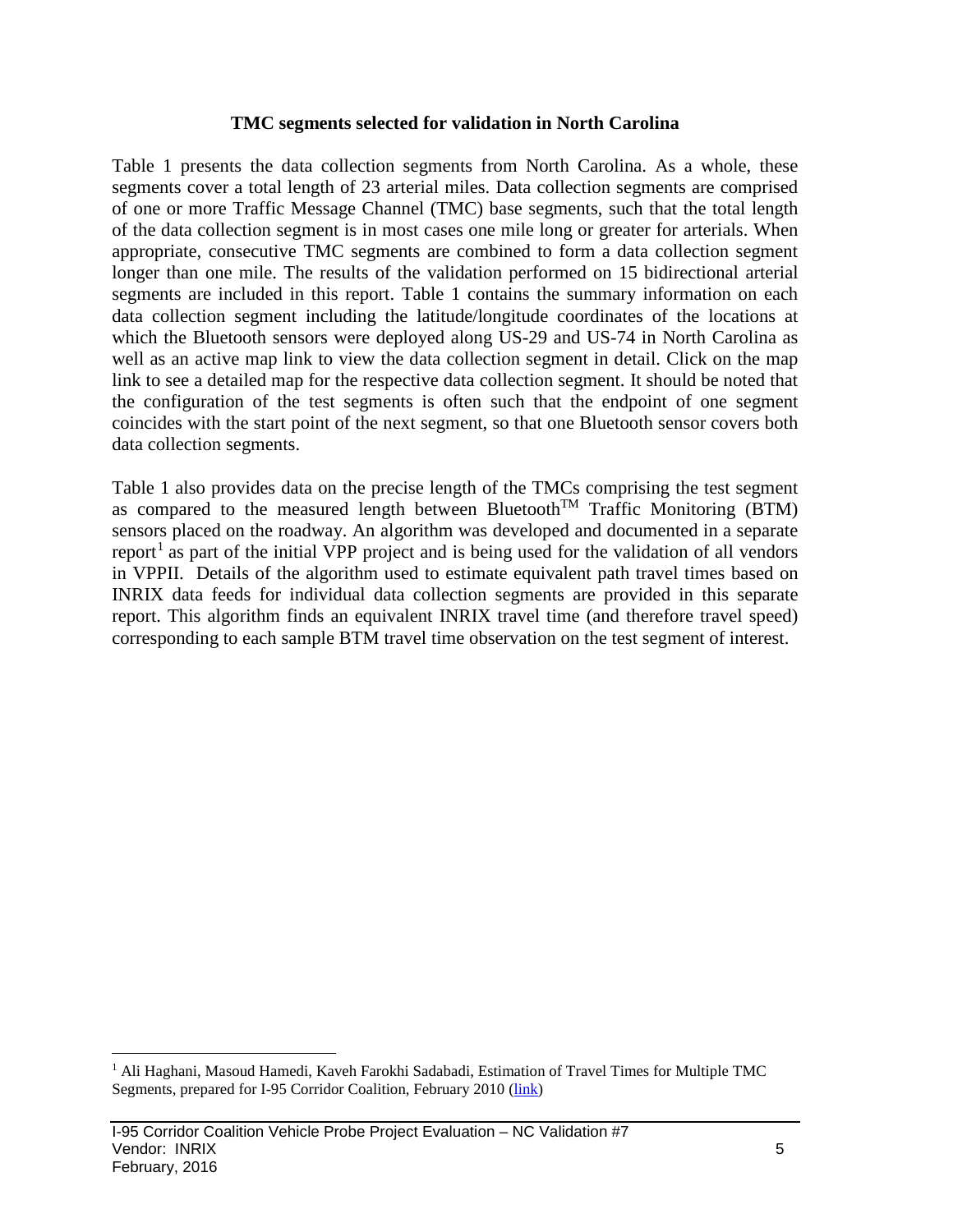| <b>SEGMENT</b>   | <b>DESCRIPTION</b> |                |                            | beginems selected for vanuation in fiorul carolina<br><b>TMC CODES</b> |                | Deployment    |              |                            |
|------------------|--------------------|----------------|----------------------------|------------------------------------------------------------------------|----------------|---------------|--------------|----------------------------|
| (Map Link)       | Highway            | State          | Starting at                | Begin                                                                  | Length         | Begin Lat/Lon |              | Length                     |
|                  | North Carolina     | County         | Ending at                  | End                                                                    | Number         | End Lat/Lon   |              | % Diff                     |
| <b>Arterials</b> |                    |                |                            |                                                                        |                |               |              | All<br>Lengths in<br>Miles |
| A <sub>1</sub>   | <b>US-29</b>       | North Carolina | <b>US-601</b>              | 125-08378                                                              | 3.93           | 35.399811     | $-80.608533$ | 2.06                       |
| <b>NC07-0001</b> | Southbound         | Cabarrus       | George W Liles Pkwy        | 125-08378                                                              |                | 35.381990     | $-80.648813$ | $-47.59%$                  |
| A2               | <b>US-29</b>       | North Carolina | George W Liles Pkwy        | 125-08378                                                              | 3.93           | 35.381990     | $-80.648813$ | 1.28                       |
| NC07-0002        | Southbound         | Cabarrus       | Pitts School Rd            | 125-08378                                                              |                | 35.370183     | $-80.665625$ | $-67.43%$                  |
| A3               | <b>US-29</b>       | North Carolina | Pitts School Rd            | 125N08378                                                              | 1.86           | 35.370183     | $-80.665625$ | 1.88                       |
| NC07-0003        | Southbound         | Cabarrus       | Speedway Blvd              | 125-08377                                                              | 2              | 35.352531     | $-80.688302$ | 1.08%                      |
| A <sub>4</sub>   | <b>US-29</b>       | North Carolina | Speedway Blvd              | 125-08376                                                              | 2.24           | 35.352531     | $-80.688302$ | 2.28                       |
| NC07-0004        | Southbound         | Mecklenburg    | $I-485$                    | 125-08375                                                              | $\overline{2}$ | 35.334259     | $-80.719634$ | 1.79%                      |
| A <sub>5</sub>   | <b>US-29</b>       | North Carolina | $I-485$                    | 125N08375                                                              | 1.22           | 35.334259     | $-80.719634$ | 1.19                       |
| NC07-0005        | Southbound         | Mecklenburg    | Mallard Creek Church Rd    | 125N08374                                                              | 3              | 35.321355     | $-80.733914$ | $-2.47%$                   |
| A <sub>6</sub>   | <b>US-29</b>       | North Carolina | Mallard Creek Church Rd    | 125-08373                                                              | 1.41           | 35.321355     | $-80.733914$ | 1.40                       |
| <b>NC07-0006</b> | Southbound         | Mecklenburg    | Wt Harris Blvd             | 125N08373                                                              | 2              | 35.305577     | $-80.749961$ | $-0.71%$                   |
| A7               | <b>US-29</b>       | North Carolina | Wt Harris Blvd             | 125-08372                                                              | 1.21           | 35.305577     | $-80.749961$ | 1.08                       |
| <b>NC07-0007</b> | Southbound         | Mecklenburg    | NC-49/University City Blvd | 125N08372                                                              | 2              | 35.290902     | $-80.756885$ | $-10.79%$                  |
| A8               | <b>US-29</b>       | North Carolina | NC-49/University City Blvd | 125N08372                                                              | 2.28           | 35.290902     | $-80.756885$ | 0.61                       |
| <b>NC07-0008</b> | Southbound         | Mecklenburg    | $US-29$                    | 125-08370                                                              | 3              | 35.285736     | $-80.762466$ | $-73.19%$                  |
| A <sup>9</sup>   | <b>US-29</b>       | North Carolina | $US-29$                    | 125-08370                                                              | 2.02           | 35.285736     | $-80.762466$ | 1.80                       |
| NC07-0009        | Southbound         | Mecklenburg    | Eastway Dr                 | 125-08369                                                              | 3              | 35.260209     | $-80.776593$ | $-10.89%$                  |
| A10              | $US-29$            | North Carolina | Eastway Dr                 | 125+08370                                                              | 2.10           | 35.260096     | $-80.776459$ | 1.80                       |
| NC07-0010        | Northbound         | Mecklenburg    | <b>US-29</b>               | 125+08371                                                              | 3              | 35.286415     | $-80.761076$ | $-14.31%$                  |
| A11              | <b>US-29</b>       | North Carolina | <b>US-29</b>               | 125+08371                                                              | 2.17           | 35.286415     | $-80.761076$ | 0.60                       |
| <b>NC07-0011</b> | Northbound         | Mecklenburg    | NC-49/University City Blvd | 125+08372                                                              | 2              | 35.290519     | $-80.756774$ | $-72.35%$                  |

**Table 1 Segments selected for validation in North Carolina**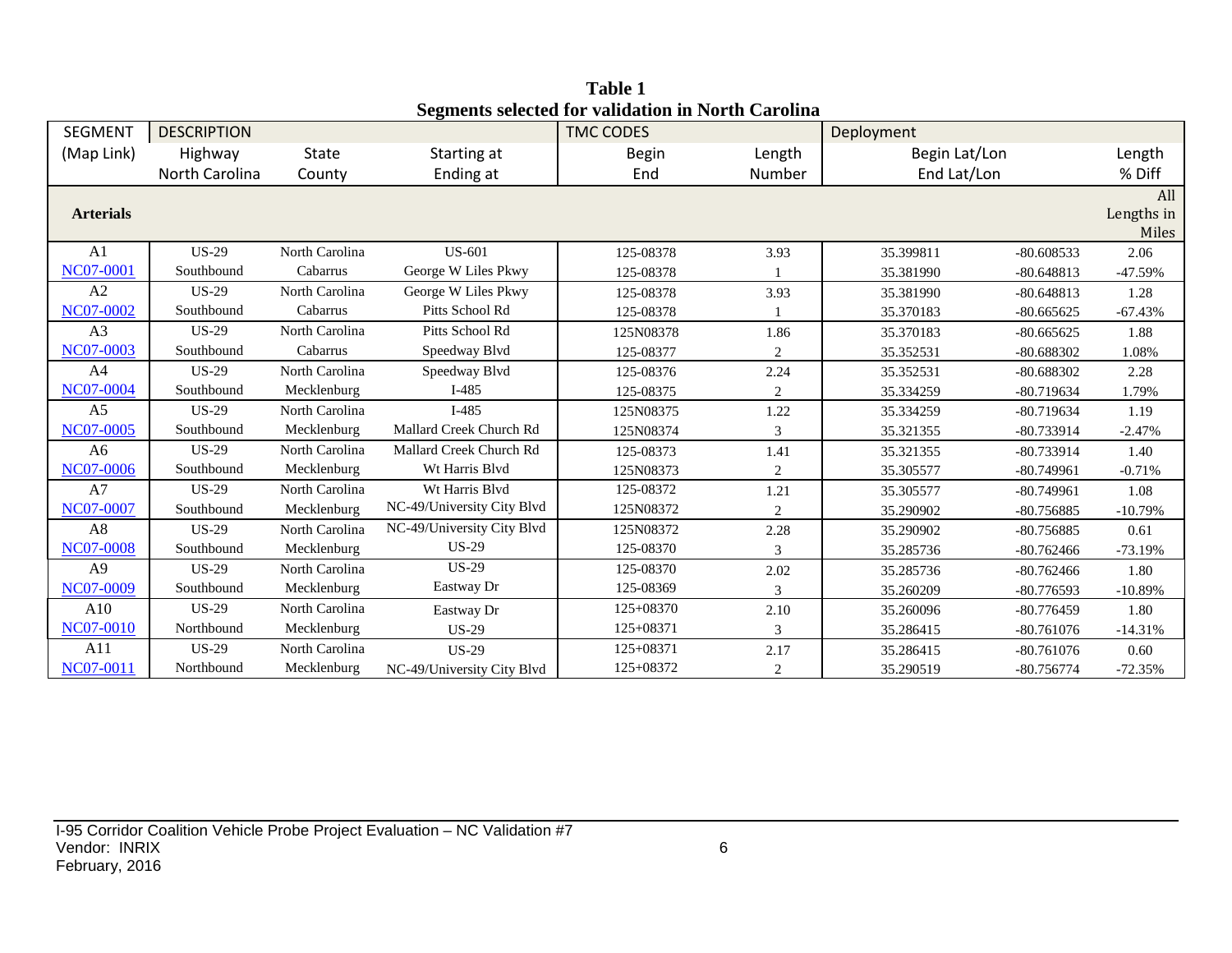| <b>SEGMENT</b>   | <b>DESCRIPTION</b> |                |                            | beginents selected for vandation in For the carbinit<br><b>TMC CODES</b> |                | Deployment    |              |                            |
|------------------|--------------------|----------------|----------------------------|--------------------------------------------------------------------------|----------------|---------------|--------------|----------------------------|
| (Map Link)       | Highway            | <b>State</b>   | Starting at                | <b>Begin</b>                                                             | Length         | Begin Lat/Lon |              | Length                     |
|                  | North<br>Carolina  | County         | Ending at                  | End                                                                      | Number         | End Lat/Lon   |              | % Diff                     |
| <b>Arterials</b> |                    |                |                            |                                                                          |                |               |              | All<br>Lengths<br>in Miles |
| A12              | <b>US-29</b>       | North Carolina | NC-49/University City Blvd | 125P08372                                                                | 1.11           | 35.290519     | $-80.756774$ | 1.08                       |
| NC07-0012        | Northbound         | Mecklenburg    | Wt Harris Blvd             | $125 + 08373$                                                            | $\overline{2}$ | 35.305389     | $-80.749874$ | $-2.71%$                   |
| A13              | $US-29$            | North Carolina | Wt Harris Blvd             | 125P08373                                                                | 1.42           | 35.305389     | $-80.749874$ | 1.40                       |
| NC07-0013        | Northbound         | Mecklenburg    | Mallard Creek Church Rd    | 125+08374                                                                | $\overline{2}$ | 35.321291     | $-80.734030$ | $-1.41%$                   |
| A14              | $US-29$            | North Carolina | Mallard Creek Church Rd    | 125P08374                                                                | 1.21           | 35.321291     | $-80.734030$ | 1.19                       |
| NC07-0014        | Northbound         | Mecklenburg    | $I-485$                    | 125P08375                                                                | 3              | 35.334150     | $-80.719522$ | $-1.65%$                   |
| A15              | $US-29$            | North Carolina | $I-485$                    | $125+08376$                                                              | 2.24           | 35.334150     | $-80.719522$ | 2.28                       |
| NC07-0015        | Northbound         | Mecklenburg    | Speedway Blvd              | 125+08377                                                                | $\overline{2}$ | 35.352420     | $-80.688128$ | 1.79%                      |
| A16              | $US-29$            | North Carolina | Speedway Blvd              | $125+08378$                                                              | 1.85           | 35.352420     | $-80.688128$ | 1.88                       |
| NC07-0016        | Northbound         | Cabarrus       | Pitts School Rd            | 125P08378                                                                | 2              | 35.370078     | $-80.665506$ | 1.62%                      |
| A17              | $US-29$            | North Carolina | Pitts School Rd            | $125+08379$                                                              | 3.94           | 35.370078     | $-80.665506$ | 1.26                       |
| <b>NC07-0017</b> | Northbound         | Cabarrus       | George W Liles Pkwy        | 125+08379                                                                |                | 35.381990     | $-80.648813$ | $-67.99%$                  |
| A18              | $US-29$            | North Carolina | George W Liles Pkwy        | 125+08379                                                                | 3.94           | 35.381990     | $-80.648813$ | 2.07                       |
| NC07-0018        | Northbound         | Cabarrus       | <b>US-601</b>              | 125+08379                                                                |                | 35.399789     | $-80.608379$ | $-47.41%$                  |
| A19              | $US-74$            | North Carolina | $I-485$                    | 125-05816                                                                | 0.43           | 35.114310     | $-80.692880$ | 0.43                       |
| NC07-0019        | Westbound          | Mecklenburg    | Matthews Mint Hill Rd      | 125-05816                                                                |                | 35.118969     | $-80.697913$ | 0.00%                      |
| A20              | <b>US-74</b>       | North Carolina | Matthews Mint Hill Rd      | 125-05815                                                                | 0.97           | 35.118969     | $-80.697913$ | 0.91                       |
| <b>NC07-0020</b> | Westbound          | Mecklenburg    | $NC-51$                    | 125N05815                                                                | 2              | 35.129748     | -80.708904   | $-6.18%$                   |
| A21              | US-74              | North Carolina | $NC-51$                    | 125N05815                                                                | 2.18           | 35.129748     | -80.708904   | 1.55                       |
| NC07-0021        | Westbound          | Mecklenburg    | Sardis Rd                  | 125-05813                                                                | 3              | 35.147134     | $-80.724211$ | $-29.00\%$                 |
| A22              | <b>US-74</b>       | North Carolina | Sardis Rd                  | 125N05813                                                                | 1.71           | 35.147134     | $-80.724211$ | 1.72                       |
| <b>NC07-0022</b> | Westbound          | Mecklenburg    | E Wt Harris Blvd           | 125-05812                                                                | 2              | 35.166873     | $-80.742367$ | 0.58%                      |

**Table 1 (Cont'd) Segments selected for validation in North Carolina**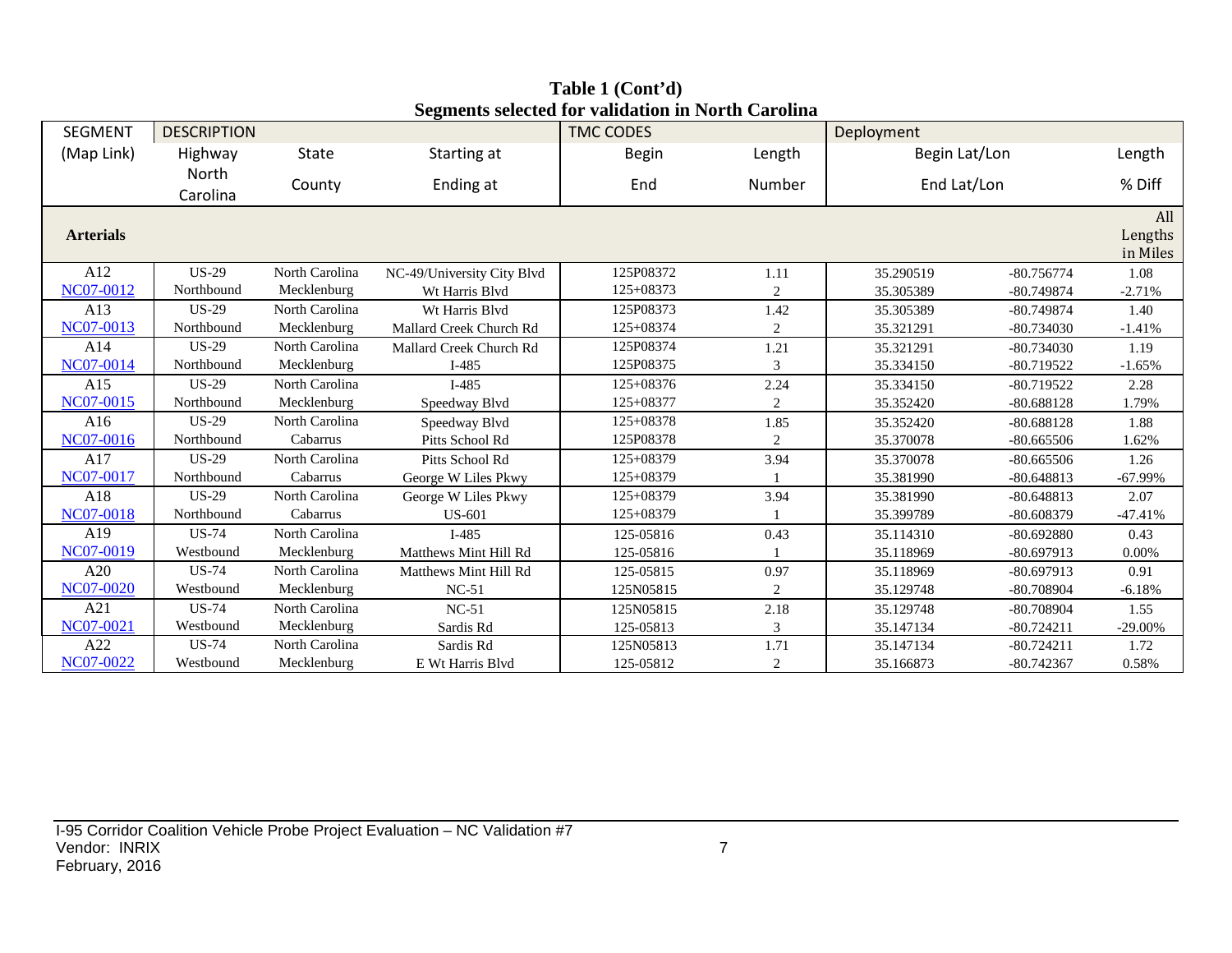| SEGMENT          | <b>DESCRIPTION</b> |                |                              | <b>TMC CODES</b> |                | Deployment    |              |                            |
|------------------|--------------------|----------------|------------------------------|------------------|----------------|---------------|--------------|----------------------------|
| (Map Link)       | Highway            | State          | Starting at                  | <b>Begin</b>     | Length         | Begin Lat/Lon |              | Length                     |
|                  | North<br>Carolina  | County         | Ending at                    | End              | Number         | End Lat/Lon   |              | % Diff                     |
| <b>Arterials</b> |                    |                |                              |                  |                |               |              | All<br>Lengths<br>in Miles |
| A23              | US-74              | North Carolina | E Wt Harris Blvd             | 125N05812        | 3.85           | 35.166873     | $-80.742367$ | 3.57                       |
| NC07-0023        | Westbound          | Mecklenburg    | NC-27/NC-24/Albemarle Rd     | 125N05808        | 8              | 35.201710     | $-80.782985$ | $-7.27%$                   |
| A24              | US-74              | North Carolina | NC-27/NC-24/Albemarle Rd     | 125N05808        | 1.13           | 35.201710     | $-80.782985$ | 1.06                       |
| NC07-0024        | Westbound          | Mecklenburg    | Briar Creek Rd/Television Ln | 125-05807        | $\overline{4}$ | 35.209215     | -80.799964   | $-6.21%$                   |
| A25              | US-74              | North Carolina | Briar Creek Rd/Television Ln | 125+10232        | 2.37           | 35.208519     | $-80.799499$ | 1.09                       |
| NC07-0025        | Eastbound          | Mecklenburg    | Eastway Dr/N Wendover Rd     | 125P05808        | 4              | 35.201606     | -80.784384   | $-54.01%$                  |
| A26              | <b>US-74</b>       | North Carolina | Eastway Dr/N Wendover Rd     | 125+05809        | 3.54           | 35.201606     | $-80.784384$ | 3.57                       |
| NC07-0026        | Eastbound          | Mecklenburg    | NC-27/NC-24/Albemarle Rd     | 125P05812        | 7              | 35.166762     | $-80.742552$ | 0.85%                      |
| A27              | <b>US-74</b>       | North Carolina | NC-27/NC-24/Albemarle Rd     | 125P05813        | 1.71           | 35.166762     | $-80.742552$ | 1.72                       |
| NC07-0027        | Eastbound          | Mecklenburg    | Sardis Rd                    | 125+05813        | $\overline{2}$ | 35.147033     | $-80.724340$ | 0.58%                      |
| A28              | <b>US-74</b>       | North Carolina | Sardis Rd                    | 125+05814        | 1.86           | 35.147033     | $-80.724340$ | 1.54                       |
| NC07-0028        | Eastbound          | Mecklenburg    | $NC-51$                      | 125+05815        | 2              | 35.128707     | $-80.708461$ | $-17.17\%$                 |
| A29              | US-74              | North Carolina | $NC-51$                      | 125+05815        | 1.53           | 35.128707     | $-80.708461$ | 0.91                       |
| NC07-0029        | Eastbound          | Mecklenburg    | Matthews Mint Hill Rd        | 125+05816        | 3              | 35.118919     | $-80.698108$ | $-40.55\%$                 |

**Table 1 (Cont'd) Segments selected for validation in North Carolina**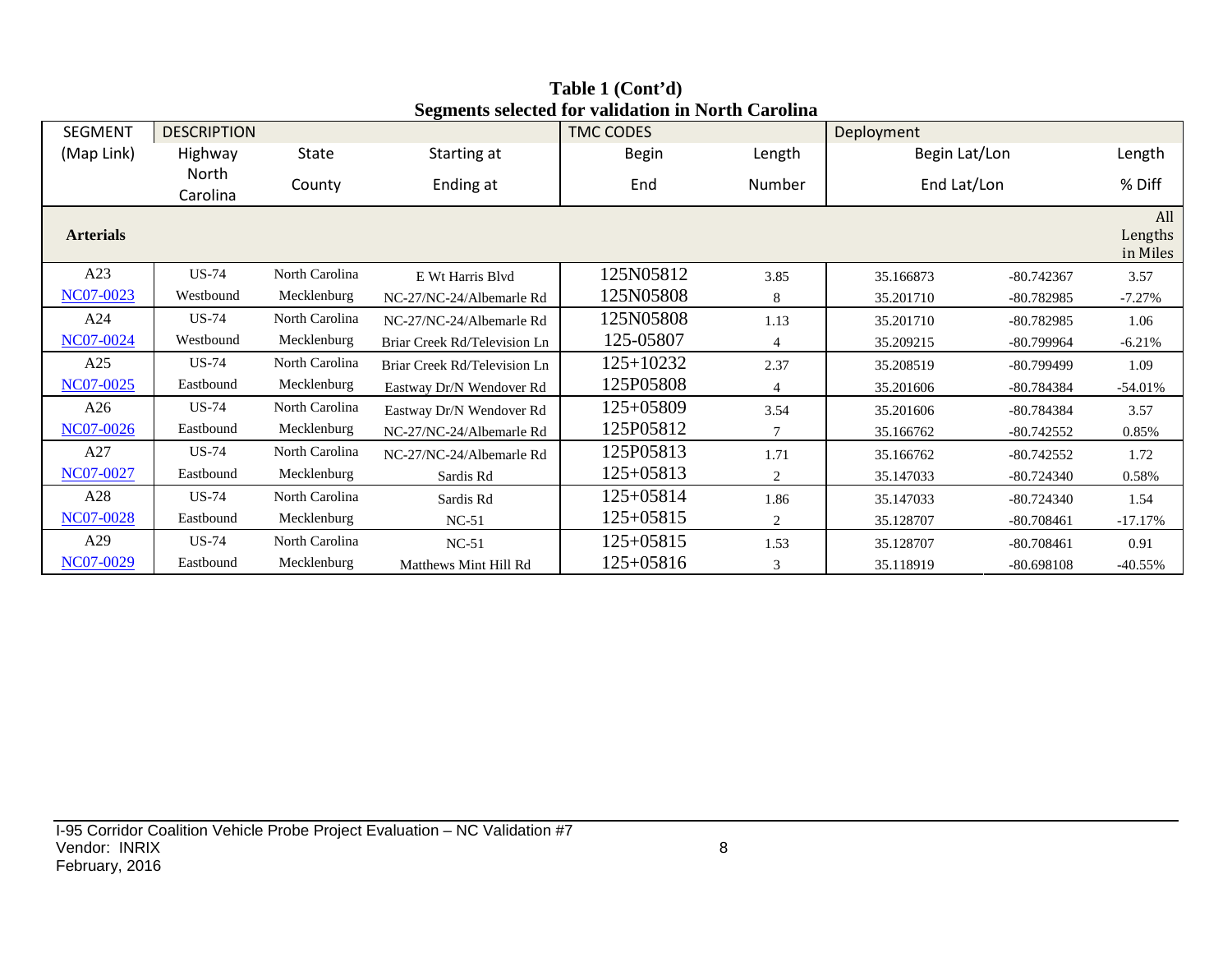# *Analysis of Arterial Results*

Table 2 summarizes the data quality measures obtained as a result of comparison between Bluetooth and all reported INRIX speeds. Specifications used for comparison include the Average Absolute Speed Error (AASE) and the Speed Error Bias (SEB).

## Average Absolute Speed Error (AASE)

The AASE is defined as the mean absolute value of the difference between the mean speed reported from the VPP and the ground truth mean speed for a specified time period. The AASE is the primary accuracy metric. Based on the contract specifications, the speed data from the VPP shall have a maximum average absolute error of 10 miles per hour (MPH) in each of four speed ranges: 0-15 MPH, 15-25 MPH, 25-35 MPH, and > 35 MPH.

#### Speed Error Bias (SEB)

The SEB is defined as the average speed error (not the absolute value) in each speed range. SEB is a measure of whether the speed reported in the VPP consistently under or over estimates speed as compared to ground truth speed. Based on the contract specifications, the VPP data shall have a maximum SEB of +/- 5 MPH in each of speed ranges as defined above.

The results are presented as compared against the mean of the ground truth data as well as the 95th percent confidence interval for the mean, referred to as the Standard Error of the Mean (SEM) band. The SEM band takes into account any uncertainty in the ground truth speed as measured by BTM equipment due to limited samples and/or data variance. Contract specifications are assessed against the SEM band. (See the *Vehicle Probe Project: Data Use and Application Guide* for additional details on the validation process.) The AASE in the lower two speed bands have proven to be the critical specification (and most difficult) to attain. As shown, the average absolute speed error (AASE) was within specification for all the speed bins. The Speed Error Bias (SEB) was also within specifications for all speed bins.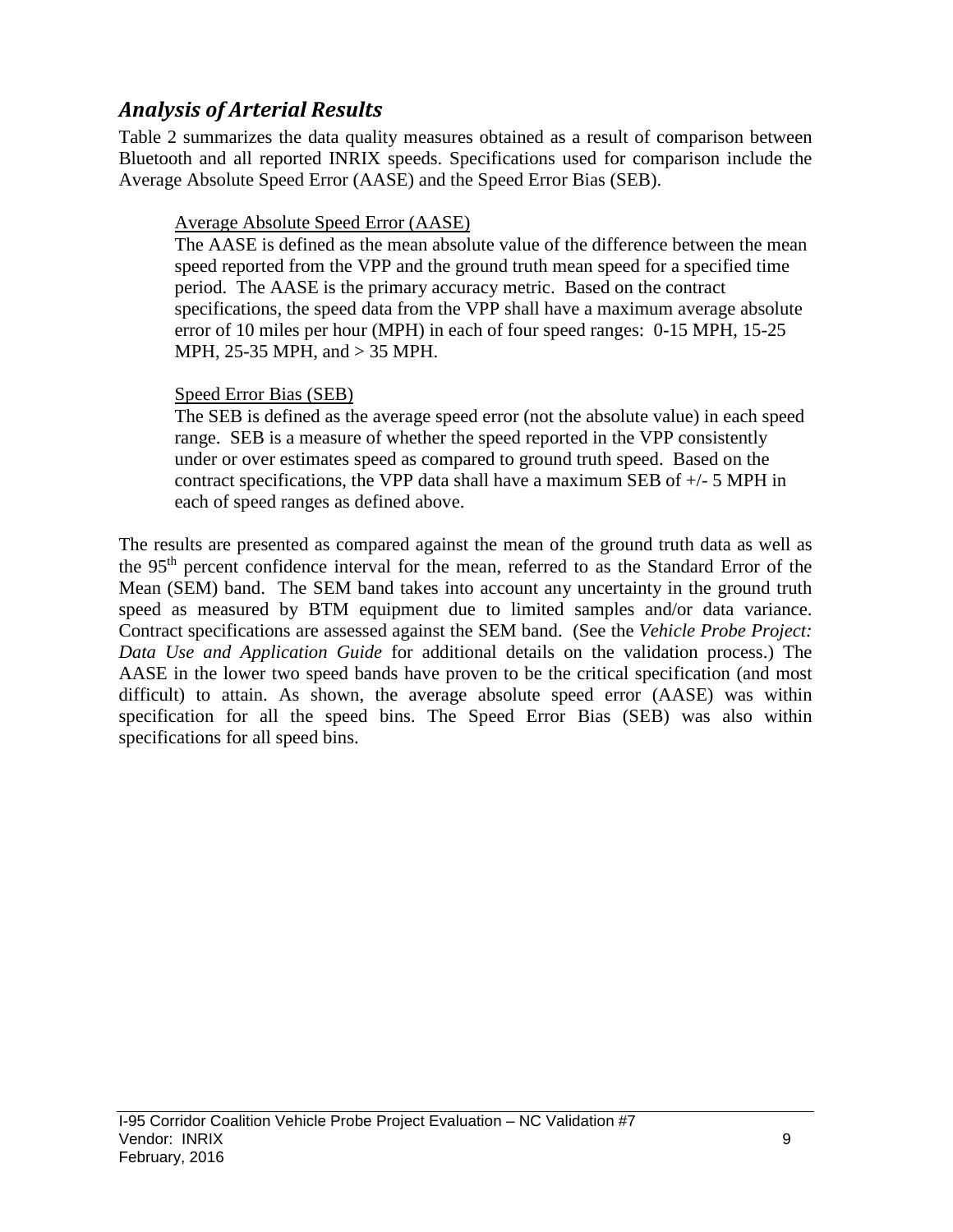|                            | I ADLE 2 Data quality incasules for alterial segments in fiorul Carolina |                                  |            |             |                             |                                              |  |
|----------------------------|--------------------------------------------------------------------------|----------------------------------|------------|-------------|-----------------------------|----------------------------------------------|--|
|                            |                                                                          | <b>Data Quality Measures for</b> |            |             |                             | <b>Hours</b> of<br>Data<br><b>Collection</b> |  |
|                            | 1.96 SEM Band                                                            |                                  |            | <b>Mean</b> |                             |                                              |  |
| <b>SPEED</b><br><b>BIN</b> | <b>SEB</b>                                                               | <b>AASE</b>                      |            |             | No. of $5$<br><b>Minute</b> |                                              |  |
|                            | 5 mph                                                                    | $10$ mph                         | <b>SEB</b> | <b>AASE</b> | <b>Samples</b>              |                                              |  |
|                            | (contract)<br>specifications)                                            |                                  |            |             |                             |                                              |  |
| $0 - 15$                   | 2.6                                                                      | 2.7                              | 3.8        | 4.2         | 1857                        | 155                                          |  |
| $15 - 25$                  | 1.1                                                                      | 1.8                              | 1.8        | 4.0         | 4653                        | 388                                          |  |
| $25 - 35$                  | 0.9                                                                      | 2.0                              | 2.0        | 4.7         | 7152                        | 596                                          |  |
| $35+$                      | $-1.8$                                                                   | 2.3                              | $-3.1$     | 4.7         | 17169                       | 1431                                         |  |

**TABLE 2 Data quality measures for arterial segments in North Carolina**

Table 3 shows the percentage of the time INRIX data falls within 5 mph of the SEM band and the mean for each speed bin for all arterial data segments in this validation report.

|                            |                                             |                                                         | eriteria for arterial seguients in fortur Carolina |                                              |                |
|----------------------------|---------------------------------------------|---------------------------------------------------------|----------------------------------------------------|----------------------------------------------|----------------|
|                            |                                             |                                                         | <b>Data Quality Measures for</b>                   |                                              |                |
|                            |                                             | 1.96 SEM Band                                           | <b>Mean</b>                                        |                                              |                |
| <b>SPEED</b><br><b>BIN</b> | Percentage<br>falling<br>inside the<br>band | Percentage<br>falling<br>within 5<br>mph of the<br>band | Percentage<br>equal to<br>the mean                 | Percentage<br>within 5<br>mph of the<br>mean | No. of<br>Obs. |
| $0 - 15$                   | 42%                                         | 81%                                                     | $0\%$                                              | 64%                                          | 1857           |
| $15 - 25$                  | 58%                                         | 87%                                                     | $0\%$                                              | 55%                                          | 4653           |
| $25 - 35$                  | 57%                                         | 84%                                                     | $0\%$                                              | 45%                                          | 7152           |
| $35+$                      | 55%                                         | 83%                                                     | 0%                                                 | 50%                                          | 17169          |

**Table 3 Percent observations meeting data quality criteria for arterial segments in North Carolina**

Tables 4 and 5 present detailed data for individual TMC segments in this validation in a similar format as Tables 2 and 3, respectively. Note that for some segments and in some speed bins the comparison results may not be reliable due to the small number of observations.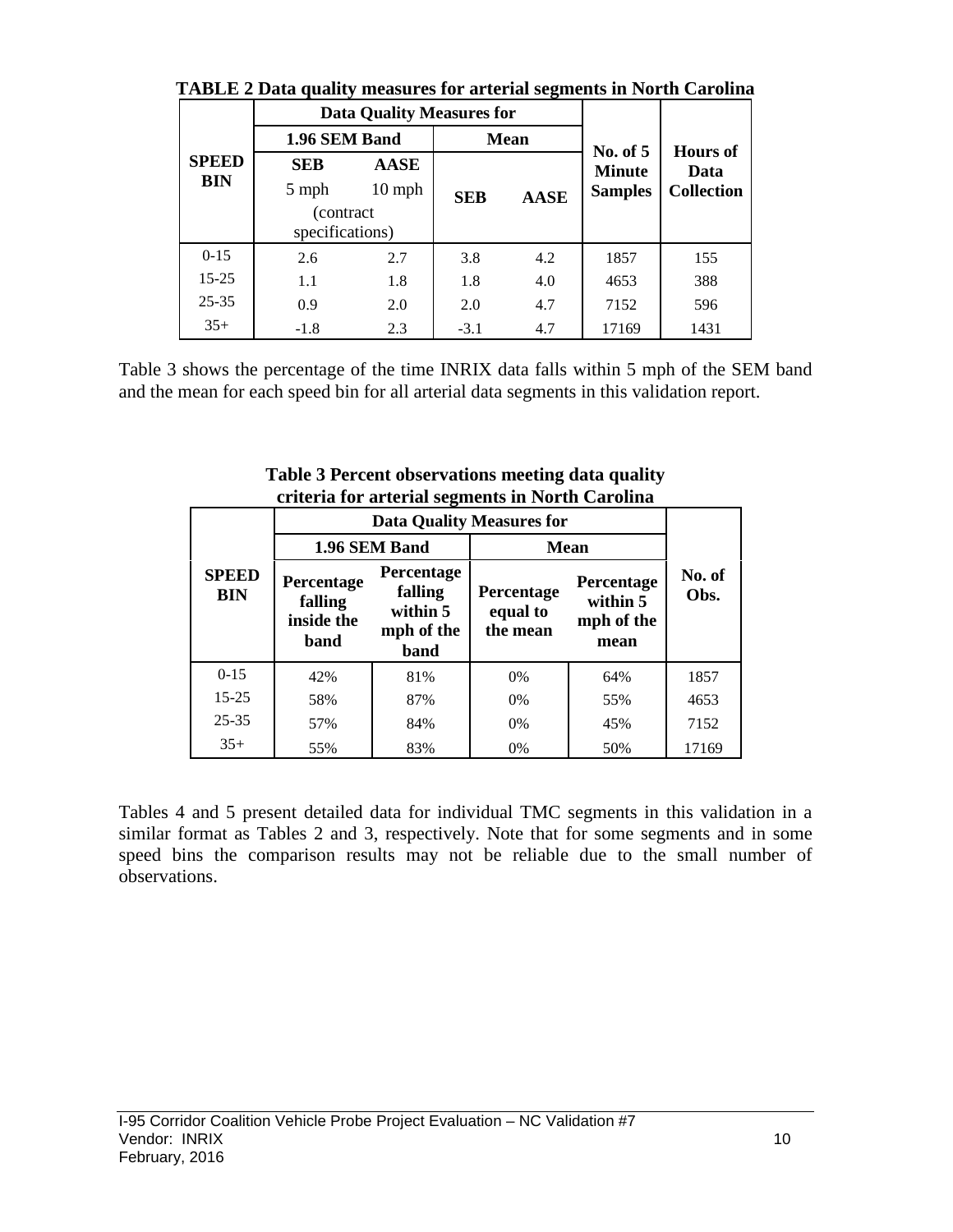|                  | <b>Standard</b>      |                              |                            | 1.96 SEM Band                     | <b>Data Quality Measures for</b>                    |                                             | Mean                                                       |                          |         |      |       |
|------------------|----------------------|------------------------------|----------------------------|-----------------------------------|-----------------------------------------------------|---------------------------------------------|------------------------------------------------------------|--------------------------|---------|------|-------|
| <b>TMC</b>       | <b>TMC</b><br>length | <b>Bluetooth</b><br>distance | <b>SPEED</b><br><b>BIN</b> | <b>Speed Error</b><br><b>Bias</b> | Average<br><b>Absolute</b><br><b>Speed</b><br>Error | <b>Speed</b><br><b>Error</b><br><b>Bias</b> | Average<br><b>Absolute</b><br><b>Speed</b><br><b>Error</b> | No. of<br>Obs.           |         |      |       |
|                  |                      |                              | $0 - 15$                   | 28.9                              | 28.9                                                | 29.6                                        | 29.6                                                       | $1*$                     |         |      |       |
|                  |                      |                              | $15 - 25$                  | 4.4                               | 4.4                                                 | 9.2                                         | 9.8                                                        | $24*$                    |         |      |       |
| NC07-0001        | 2.07                 | 2.06                         | $25 - 35$                  | 1.9                               | 2.6                                                 | 3.3                                         | 7.1                                                        | 52                       |         |      |       |
|                  |                      |                              | $35+$                      | $-2.7$                            | 3.0                                                 | $-5.5$                                      | 7.1                                                        | 653                      |         |      |       |
|                  |                      |                              | $0 - 15$                   | $\omega$                          | $\mathbb{Z}^{\mathbb{Z}}$                           | $\sim$                                      | $\mathcal{L}_{\mathcal{A}}$                                | $\mathcal{L}$            |         |      |       |
| NC07-0002        |                      | 1.28                         | $15 - 25$                  | 1.2                               | 1.2                                                 | 4.4                                         | 4.4                                                        | $2*$                     |         |      |       |
|                  | 1.26                 |                              | 25-35                      | 1.5                               | 2.0                                                 | 3.9                                         | 7.2                                                        | 120                      |         |      |       |
|                  |                      |                              | $35+$                      | $-2.9$                            | 3.0                                                 | $-5.8$                                      | 7.7                                                        | 1074                     |         |      |       |
|                  |                      |                              | $0 - 15$                   | $\blacksquare$                    | $\overline{\phantom{a}}$                            | $\overline{\phantom{a}}$                    | $\sim$                                                     | $\overline{\phantom{a}}$ |         |      |       |
| NC07-0003        | 1.84                 | 1.88                         | $15 - 25$                  | $\overline{\phantom{a}}$          | $\overline{\phantom{a}}$                            | $\overline{\phantom{a}}$                    | $\overline{\phantom{a}}$                                   | $\overline{\phantom{a}}$ |         |      |       |
|                  |                      |                              | $25 - 35$                  | 6.3                               | 6.3                                                 | 11.4                                        | 11.5                                                       | 185                      |         |      |       |
|                  |                      |                              | $35+$                      | 0.5                               | 1.3                                                 | 2.7                                         | 5.9                                                        | 710                      |         |      |       |
|                  |                      |                              | $0 - 15$                   | 26.8                              | 26.8                                                | 29.1                                        | 29.1                                                       | $1*$                     |         |      |       |
| NC07-0004        | 2.24                 | 2.28                         | $15 - 25$                  | 1.5                               | 1.5                                                 | 24.2                                        | 24.2                                                       | $1*$                     |         |      |       |
|                  |                      |                              | $25 - 35$                  | 3.0                               | 3.4                                                 | $7.5\,$                                     | 8.8                                                        | 45                       |         |      |       |
|                  |                      |                              | $35+$                      | $-1.0$                            | 1.9                                                 | $-2.5$                                      | 6.0                                                        | 478                      |         |      |       |
|                  |                      |                              | $0 - 15$                   | $\overline{\phantom{a}}$          | $\mathbb{L}$                                        | $\mathcal{L}^{\pm}$                         | $\overline{\phantom{a}}$                                   | $\overline{\phantom{a}}$ |         |      |       |
| NC07-0005        | 1.20                 |                              | $15 - 25$                  | 5.1                               | 5.1                                                 | 11.9                                        | 11.9                                                       | $19*$                    |         |      |       |
|                  |                      | 1.19                         | $25 - 35$                  | 1.4                               | 1.7                                                 | 5.3                                         | 7.0                                                        | 341                      |         |      |       |
|                  |                      |                              | $35+$                      | $-0.9$                            | 1.1                                                 | $-3.2$                                      | 6.0                                                        | 305                      |         |      |       |
|                  |                      |                              |                            | $0 - 15$                          | 4.3                                                 | 4.3                                         | 8.8                                                        | 9.0                      | 103     |      |       |
| NC07-0006        | 1.36                 | 1.40                         | $15 - 25$                  | 1.2                               | 1.9                                                 | 2.5                                         | 4.6                                                        | 65                       |         |      |       |
|                  |                      |                              | $25 - 35$                  | $-0.2$                            | 0.4                                                 | $-1.2$                                      | 3.6                                                        | $19*$                    |         |      |       |
|                  |                      |                              | $35+$                      | $-4.4$                            | 4.4                                                 | $-7.7$                                      | 7.7                                                        | $1^\ast$                 |         |      |       |
|                  |                      |                              | $0 - 15$                   | $6.0\,$                           | 6.0                                                 | 9.6                                         | 9.9                                                        | 123                      |         |      |       |
| NC07-0007        | 1.01                 | 1.08                         | $15 - 25$                  | 1.5                               | 1.9                                                 | 3.8                                         | 6.1                                                        | 42                       |         |      |       |
|                  |                      |                              | $25 - 35$                  | $-1.6$                            | 1.6                                                 | $-6.8$                                      | 6.8                                                        | $5*$                     |         |      |       |
|                  |                      |                              | $35+$                      | $\sim$                            | $\sim$                                              | $\omega$                                    | $\sim$                                                     | $\blacksquare$           |         |      |       |
|                  |                      |                              | $0 - 15$                   | 6.7                               | 6.8                                                 | 10.5                                        | 11.0                                                       | 94                       |         |      |       |
| <b>NC07-0008</b> | 0.61                 | 0.61                         | $15 - 25$<br>$25 - 35$     | 1.3                               | 1.3                                                 | $6.0\,$                                     | 7.0                                                        | 720                      |         |      |       |
|                  |                      |                              | $35+$                      | $-0.3$<br>$-3.5$                  | $0.6\,$<br>3.5                                      | $-1.4$<br>$-11.2$                           | 5.2<br>$11.4\,$                                            | 519<br>103               |         |      |       |
|                  |                      |                              | $0-15$                     | 1.4                               | 1.4                                                 | 6.1                                         | 6.5                                                        | $15*$                    |         |      |       |
|                  |                      |                              | $15 - 25$                  | 0.9                               | 1.7                                                 | 2.7                                         | 5.0                                                        | 232                      |         |      |       |
| NC07-0009        | 1.74                 | 1.80                         | $25 - 35$                  | $-0.7$                            | 1.4                                                 | $-1.1$                                      | 4.3                                                        | 273                      |         |      |       |
|                  |                      |                              | $35+$                      | $-1.6$                            | 1.6                                                 | $-5.9$                                      | 5.9                                                        | $8\ast$                  |         |      |       |
|                  |                      |                              | $0 - 15$                   | 3.6                               | 3.6                                                 | 5.6                                         | 5.7                                                        | 134                      |         |      |       |
|                  |                      |                              | $15 - 25$                  | 1.6                               | 2.1                                                 | 3.7                                         | 5.4                                                        | 176                      |         |      |       |
| <b>NC07-0010</b> | 1.76                 | 1.80                         | $25 - 35$                  | 0.3                               | 1.6                                                 | 1.3                                         | 4.5                                                        | 151                      |         |      |       |
|                  |                      |                              | $35+$                      | $-2.4$                            | 2.5                                                 | $-4.7$                                      | 5.2                                                        | $22\,^*$                 |         |      |       |
|                  |                      |                              | $0 - 15$                   | $0.2\,$                           | 0.4                                                 | 0.7                                         | 2.7                                                        | 261                      |         |      |       |
|                  |                      |                              | $15 - 25$                  | $-0.7$                            | 0.7                                                 | $-4.2$                                      | $4.8\,$                                                    | 990                      |         |      |       |
| NC07-0011        |                      | 0.60                         | $25 - 35$                  | $-3.7$                            | 3.7                                                 | $-11.0$                                     | 11.0                                                       | 170                      |         |      |       |
|                  |                      | 0.60                         |                            |                                   |                                                     | $35+$                                       | $-14.7$                                                    | 14.7                     | $-19.8$ | 19.8 | $14*$ |

#### **Table 4 Data quality measures for individual arterial validation segments in the state of North Carolina**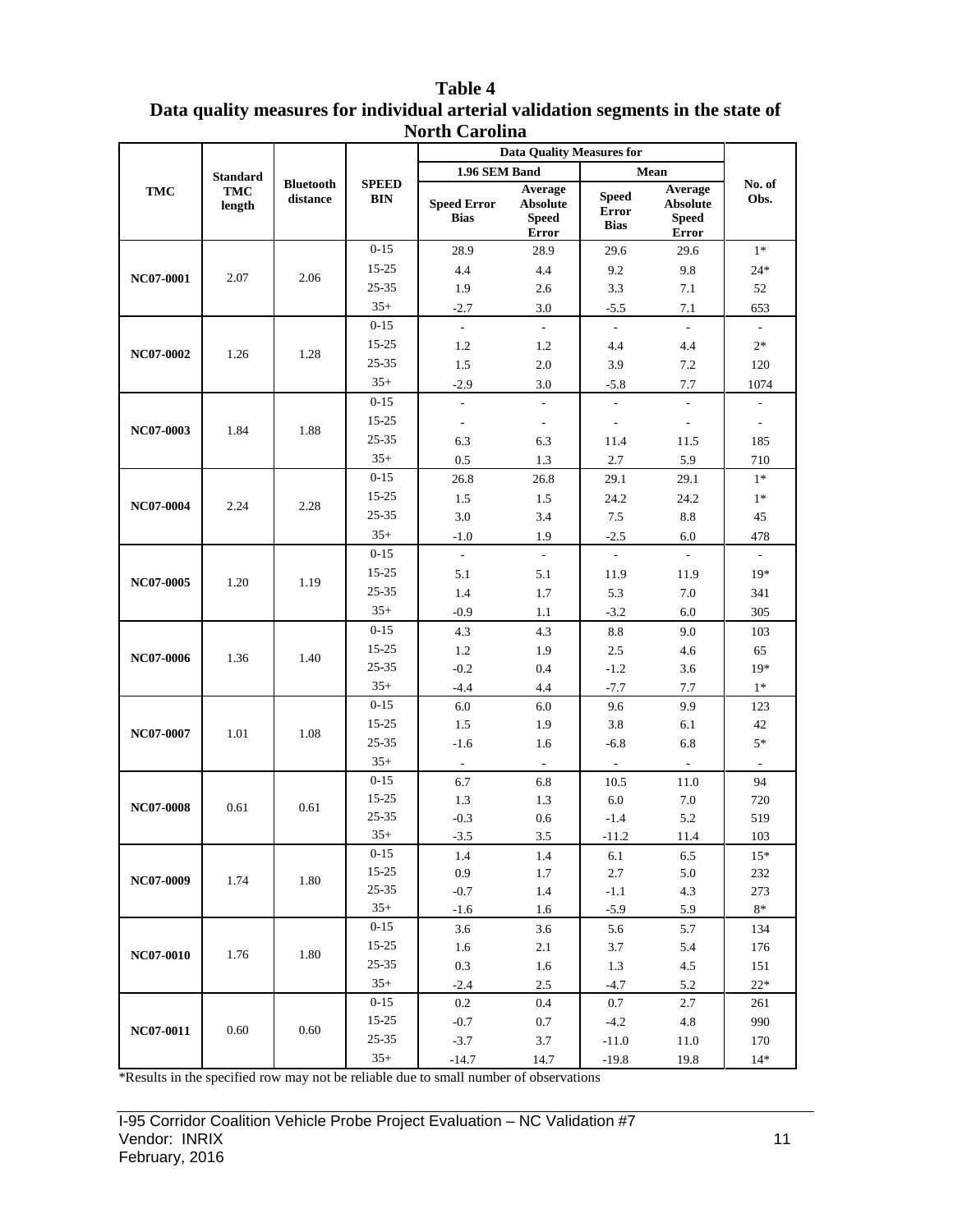| Table 4 (Cont'd)                                                                  |
|-----------------------------------------------------------------------------------|
| Data quality measures for individual arterial validation segments in the state of |
| <b>North Carolina</b>                                                             |

|                  |                 |                              |                     |                                   | <b>Data Quality Measures for</b>                    |                                             |                                                     |                          |     |
|------------------|-----------------|------------------------------|---------------------|-----------------------------------|-----------------------------------------------------|---------------------------------------------|-----------------------------------------------------|--------------------------|-----|
|                  | <b>Standard</b> |                              |                     | 1.96 SEM Band                     |                                                     |                                             | Mean                                                |                          |     |
| <b>TMC</b>       | TMC<br>length   | <b>Bluetooth</b><br>distance | <b>SPEED</b><br>BIN | <b>Speed Error</b><br><b>Bias</b> | Average<br><b>Absolute</b><br><b>Speed</b><br>Error | <b>Speed</b><br><b>Error</b><br><b>Bias</b> | Average<br><b>Absolute</b><br><b>Speed</b><br>Error | No. of<br>Obs.           |     |
|                  |                 |                              | $0 - 15$            | 3.7                               | 3.7                                                 | 6.8                                         | 6.8                                                 | 84                       |     |
|                  |                 |                              | $15 - 25$           | 0.0                               | 1.0                                                 | 0.5                                         | 4.4                                                 | 131                      |     |
| NC07-0012        | 1.10            | 1.08                         | 25-35               | $-3.2$                            | 3.3                                                 | $-6.1$                                      | 6.9                                                 | 74                       |     |
|                  |                 |                              | $35+$               | $-5.5$                            | 5.5                                                 | $-11.6$                                     | 11.6                                                | $5*$                     |     |
|                  |                 |                              | $0 - 15$            | 3.4                               | 3.4                                                 | 6.5                                         | 6.6                                                 | 52                       |     |
|                  |                 |                              | $15 - 25$           | 1.2                               | 1.7                                                 | 3.1                                         | 5.5                                                 | 218                      |     |
| NC07-0013        | 1.39            | 1.40                         | 25-35               | $-1.6$                            | 1.9                                                 | $-3.5$                                      | 5.6                                                 | 109                      |     |
|                  |                 |                              | $35+$               | $-4.4$                            | 4.4                                                 | $-9.9$                                      | 9.9                                                 | $7*$                     |     |
|                  |                 |                              | $0 - 15$            | $\overline{a}$                    | $\overline{a}$                                      | ä,                                          | $\mathbb{L}$                                        | $\sim$                   |     |
|                  | 1.21            |                              | $15 - 25$           | 7.3                               | 7.3                                                 | 14.8                                        | 15.0                                                | 64                       |     |
| NC07-0014        |                 | 1.19                         | 25-35               | 2.0                               | 2.1                                                 | 7.7                                         | 9.0                                                 | 342                      |     |
|                  |                 |                              | $35+$               | $-0.6$                            | 1.1                                                 | $-0.9$                                      | 5.3                                                 | 241                      |     |
|                  |                 |                              | $0 - 15$            | $\bar{\phantom{a}}$               | $\mathbb{L}$                                        | $\overline{\phantom{a}}$                    | $\omega$                                            | $\overline{\phantom{a}}$ |     |
|                  | 2.24            | 2.28                         | $15 - 25$           | 4.1                               | 4.1                                                 | 19.3                                        | 19.3                                                | $1*$                     |     |
| NC07-0015        |                 |                              | $25 - 35$           | 2.4                               | 3.0                                                 | 6.6                                         | 7.9                                                 | 36                       |     |
|                  |                 |                              | $35+$               | $-1.1$                            | 2.1                                                 | $-2.5$                                      | 5.8                                                 | 308                      |     |
|                  | 1.84            |                              | $0 - 15$            | $\overline{\phantom{a}}$          | $\overline{\phantom{a}}$                            | $\Box$                                      | $\sim$                                              | $\overline{\phantom{a}}$ |     |
| NC07-0016        |                 |                              | $15 - 25$           | 1.8                               | 1.8                                                 | 4.5                                         | 4.5                                                 | $1*$                     |     |
|                  |                 | 1.88                         | 25-35               | 6.3                               | 6.3                                                 | 12.5                                        | 12.5<br>5.8                                         | 37                       |     |
|                  |                 |                              | $35+$               | 0.1                               | 1.7                                                 | 1.3                                         |                                                     | 875                      |     |
|                  |                 |                              | $0 - 15$            | 10.0                              | 10.0                                                | 12.0                                        | 12.0                                                | 43                       |     |
| NC07-0017        | 1.26            |                              | 1.26                | 15-25                             | 4.4                                                 | 4.5                                         | 7.6                                                 | 8.5                      | 57  |
|                  |                 |                              |                     |                                   | 25-35                                               | 0.8                                         | 1.2                                                 | 3.7                      | 5.7 |
|                  |                 |                              | $35+$               | $-2.3$                            | 2.3                                                 | $-5.4$                                      | 6.9                                                 | 846                      |     |
|                  |                 |                              | $0 - 15$            | 2.2                               | 2.2                                                 | 6.9                                         | 6.9                                                 | $6*$                     |     |
| <b>NC07-0018</b> | 2.07            | 2.07                         | 15-25               | 3.0                               | 3.5                                                 | 6.6                                         | 7.7                                                 | $29*$                    |     |
|                  |                 |                              | 25-35               | 0.5                               | 1.8                                                 | 1.4                                         | 5.5                                                 | 232                      |     |
|                  |                 |                              | $35+$               | $-1.2$                            | 1.6                                                 | $-2.5$                                      | 4.8                                                 | 550                      |     |
|                  |                 |                              | $0 - 15$            | 1.7                               | 1.8                                                 | 3.2                                         | 4.3                                                 | 380                      |     |
| NC07-0019        | 0.43            | 0.43                         | 15-25               | 0.9                               | 1.7                                                 | $0.7\,$                                     | 5.8                                                 | 514                      |     |
|                  |                 |                              | 25-35               | $-1.1$                            | 2.2                                                 | $-3.9$                                      | 8.2                                                 | 366                      |     |
|                  |                 |                              | $35+$               | $-4.5$                            | 5.2                                                 | $-8.3$                                      | 10.9                                                | 861                      |     |
|                  |                 |                              | $0-15$              | 3.2                               | 3.7                                                 | 3.0                                         | 5.4                                                 | $3*$                     |     |
| NC07-0020        | 0.91            | 0.91                         | $15 - 25$           | $6.0\,$                           | 6.3                                                 | 13.9                                        | 14.9                                                | 46                       |     |
|                  |                 |                              | $25 - 35$<br>$35+$  | 1.8                               | 1.9                                                 | 9.2                                         | 10.0                                                | 543                      |     |
|                  |                 |                              |                     | $-1.2$                            | 1.3                                                 | $-1.6$                                      | 5.5                                                 | 1337                     |     |
|                  |                 |                              | $0-15$<br>$15 - 25$ | 4.4                               | 4.5                                                 | 5.7                                         | 6.0                                                 | 73                       |     |
| NC07-0021        | 1.48            | 1.55                         | $25 - 35$           | 3.2                               | 3.6                                                 | 4.8                                         | 5.7                                                 | 199                      |     |
|                  |                 |                              | $35+$               | $2.0\,$                           | 2.6                                                 | 4.6                                         | 6.7                                                 | 599                      |     |
|                  |                 |                              | $0 - 15$            | $-1.1$                            | 2.0                                                 | $-1.9$                                      | 5.4                                                 | 710                      |     |
|                  |                 |                              | $15 - 25$           | 2.5                               | 2.5                                                 | 3.8                                         | 3.9                                                 | 56                       |     |
| NC07-0022        | 1.70            | 1.72                         | $25 - 35$           | 3.7<br>1.9                        | 3.9<br>2.4                                          | 6.5<br>4.5                                  | 7.0                                                 | 161                      |     |
|                  |                 |                              | $35+$               |                                   |                                                     |                                             | 6.2                                                 | 957                      |     |
|                  |                 |                              |                     | $-0.3$                            | 1.6                                                 | $-0.4$                                      | 5.4                                                 | 460                      |     |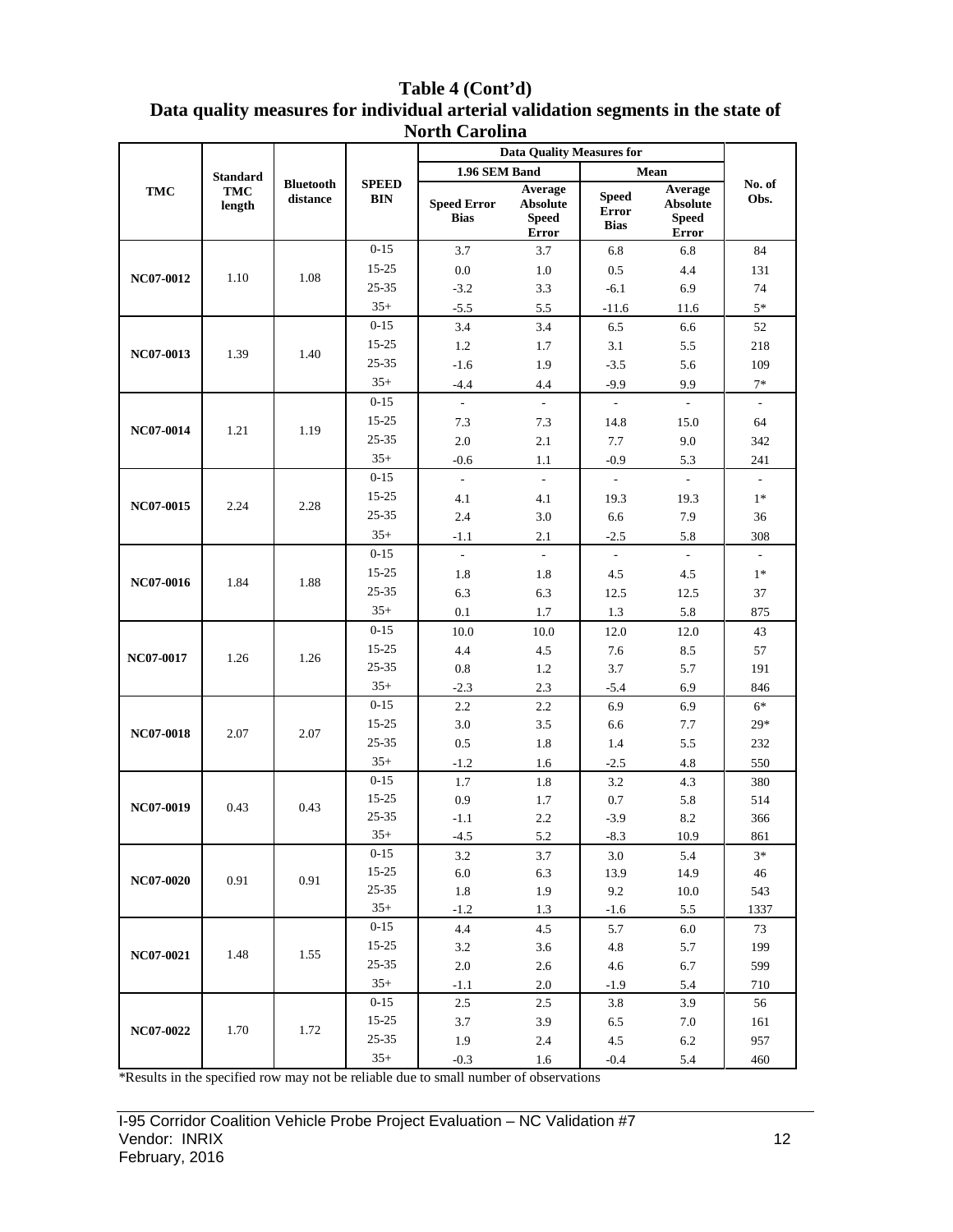|            |                      |                              |                            | <b>North Carolina</b>             |                                                     |                                             |                                                     |                             |
|------------|----------------------|------------------------------|----------------------------|-----------------------------------|-----------------------------------------------------|---------------------------------------------|-----------------------------------------------------|-----------------------------|
|            |                      |                              |                            |                                   | <b>Data Quality Measures for</b>                    |                                             |                                                     |                             |
|            | <b>Standard</b>      |                              |                            | 1.96 SEM Band                     |                                                     |                                             | Mean                                                |                             |
| <b>TMC</b> | <b>TMC</b><br>length | <b>Bluetooth</b><br>distance | <b>SPEED</b><br><b>BIN</b> | <b>Speed Error</b><br><b>Bias</b> | Average<br><b>Absolute</b><br><b>Speed</b><br>Error | <b>Speed</b><br><b>Error</b><br><b>Bias</b> | Average<br><b>Absolute</b><br><b>Speed</b><br>Error | No. of<br>Obs.              |
|            |                      |                              | $0 - 15$                   | 2.1                               | 2.5                                                 | 2.7                                         | 3.6                                                 | $25*$                       |
|            | 3.47                 | 3.57                         | $15 - 25$                  | 2.1                               | 2.3                                                 | 4.0                                         | 4.7                                                 | 75                          |
| NC07-0023  |                      |                              | $25 - 35$                  | 1.0                               | 1.4                                                 | 2.4                                         | 4.0                                                 | 165                         |
|            |                      |                              | $35+$                      | $-0.5$                            | 1.1                                                 | $-1.5$                                      | 3.7                                                 | 800                         |
|            |                      |                              | $0 - 15$                   | 0.8                               | 1.5                                                 | 1.3                                         | 2.9                                                 | 51                          |
|            | 1.06                 | 1.06                         | $15 - 25$                  | 0.5                               | 1.6                                                 | 0.2                                         | 3.1                                                 | 151                         |
| NC07-0024  |                      |                              | 25-35                      | 1.8                               | 4.0                                                 | 2.3                                         | 6.5                                                 | 82                          |
|            |                      |                              | $35+$                      | $-1.4$                            | 1.6                                                 | $-3.2$                                      | 4.8                                                 | 1995                        |
| NC07-0025  | 1.08                 |                              | $0 - 15$                   | 2.7                               | 2.7                                                 | 5.2                                         | 5.2                                                 | $11*$                       |
|            |                      | 1.09                         | $15 - 25$                  | 3.5                               | 3.6                                                 | 5.3                                         | 6.0                                                 | $29*$                       |
|            |                      |                              | $25 - 35$                  | 1.1                               | 3.6                                                 | 1.4                                         | 6.0                                                 | 58                          |
|            |                      |                              | $35+$                      | $-1.9$                            | 2.0                                                 | $-4.6$                                      | 5.1                                                 | 2204                        |
|            |                      |                              | $0 - 15$                   | 3.6                               | 3.6                                                 | 6.6                                         | 6.6                                                 | $5*$                        |
| NC07-0026  | 3.52                 | 3.57                         | $15 - 25$                  | 1.3                               | 1.4                                                 | 2.4                                         | 3.2                                                 | 154                         |
|            |                      |                              | $25 - 35$                  | 1.2                               | 1.6                                                 | 2.9                                         | 4.3                                                 | 181                         |
|            |                      |                              | $35+$                      | $-0.2$                            | 1.1                                                 | $-0.5$                                      | 4.1                                                 | 322                         |
|            |                      |                              | $0-15$                     | 0.7                               | 0.8                                                 | 1.7                                         | 2.8                                                 | 56                          |
| NC07-0027  | 1.70                 | 1.72                         | $15 - 25$                  | 1.3                               | 1.6                                                 | 3.1                                         | 4.5                                                 | 272                         |
|            |                      |                              | $25 - 35$                  | 0.9                               | 1.2                                                 | 3.1                                         | 5.4                                                 | 439                         |
|            |                      |                              | $35+$                      | $-1.3$                            | 1.5                                                 | $-4.0$                                      | 6.6                                                 | 414                         |
|            |                      |                              | $0 - 15$                   | 0.5                               | 0.7                                                 | 1.1                                         | 1.7                                                 | 280                         |
| NC07-0028  | 1.55                 | 1.54                         | $15 - 25$                  | 0.7                               | 1.2                                                 | 1.3                                         | 3.5                                                 | 255                         |
|            |                      |                              | $25 - 35$                  | $-0.6$                            | 0.9                                                 | $-1.4$                                      | 4.2                                                 | 718                         |
|            |                      |                              | $35+$                      | $-3.3$                            | 3.3                                                 | $-8.6$                                      | 8.7                                                 | 275                         |
|            |                      |                              | $0 - 15$                   | $\mathcal{L}_{\mathcal{A}}$       | $\blacksquare$                                      | $\sim$                                      | $\mathcal{L}$                                       | $\mathcal{L}_{\mathcal{A}}$ |
| NC07-0029  | 0.89                 | 0.91                         | $15 - 25$                  | 3.3                               | 3.3                                                 | 6.8                                         | 7.3                                                 | $25*$                       |
|            |                      |                              | $25 - 35$                  | 0.3                               | 0.8                                                 | 0.7                                         | 5.5                                                 | 143                         |
|            |                      |                              | $35+$                      | $-4.0$                            | 4.1                                                 | $-8.3$                                      | 9.2                                                 | 1591                        |

# **Table 4 (Cont'd) Data quality measures for individual arterial validation segments in the state of**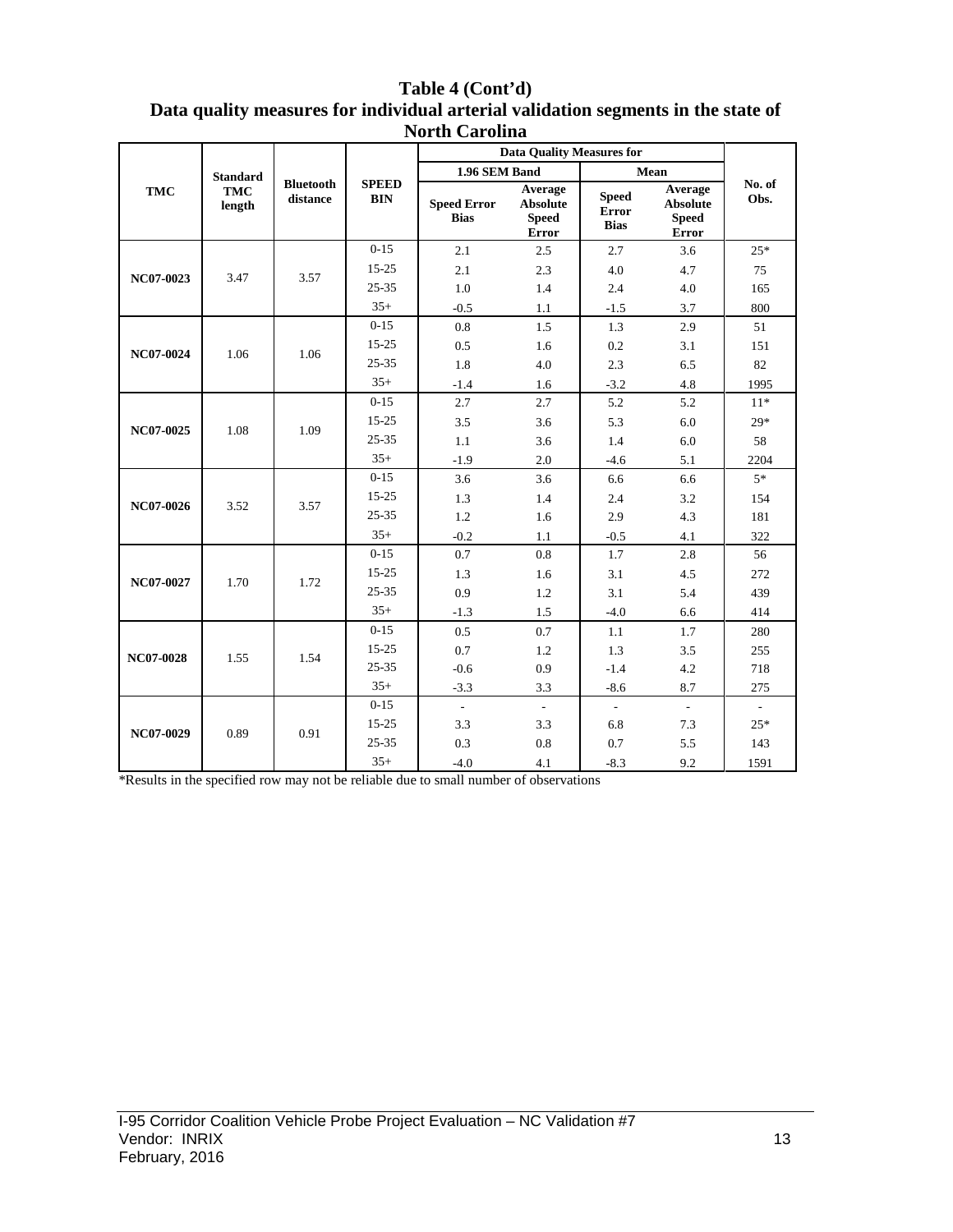#### **Table 5 Observations meeting data quality criteria for individual arterial validation segments in the state of North Carolina**

|                  |                   |                                   |                                 |                                               | <b>Data Quality Measures for</b>            |                                      |                           |                                       |                                               |            |
|------------------|-------------------|-----------------------------------|---------------------------------|-----------------------------------------------|---------------------------------------------|--------------------------------------|---------------------------|---------------------------------------|-----------------------------------------------|------------|
|                  |                   |                                   | 1.96 SEM Band                   |                                               |                                             |                                      |                           | Mean                                  |                                               |            |
| <b>TMC</b>       | <b>SPEED</b>      | <b>Speed Error Bias</b>           |                                 | <b>Average Absolute Speed</b><br><b>Error</b> |                                             | <b>Speed Error Bias</b>              |                           |                                       | <b>Average Absolute</b><br><b>Speed Error</b> | No.<br>of  |
|                  | <b>BIN</b>        | No. falling<br>inside the<br>band | % falling<br>inside the<br>band | No. falling<br>within 5<br>mph of the<br>band | % falling<br>within 5<br>mph of<br>the band | No. equal<br>to the<br>mean          | % equal<br>to the<br>mean | No.<br>within 5<br>mph of<br>the mean | $%$ within<br>5 mph of<br>the mean            | Obs.       |
|                  | $0 - 15$          | $\mathbf{0}$                      | 0%                              | $\mathbf{0}$                                  | 0%                                          | $\boldsymbol{0}$                     | 0%                        | $\boldsymbol{0}$                      | $0\%$                                         | $1*$       |
| NC07-0001        | 15-25             | 1                                 | 4%                              | 9                                             | 38%                                         | $\boldsymbol{0}$                     | 0%                        | 7                                     | 29%                                           | $24*$      |
|                  | 25-35             | 9                                 | 17%                             | 28                                            | 54%                                         | $\boldsymbol{0}$                     | 0%                        | 21                                    | 40%                                           | 52         |
|                  | $35+$             | 94                                | 14%                             | 364                                           | 56%                                         | $\boldsymbol{0}$                     | 0%                        | 288                                   | 44%                                           | 653        |
|                  | $0 - 15$          | ÷,                                |                                 | $\overline{\phantom{a}}$                      |                                             | $\overline{\phantom{a}}$             | $\overline{\phantom{a}}$  |                                       |                                               |            |
| NC07-0002        | 15-25             | $\mathbf{0}$                      | 0%                              | $\mathbf{1}$                                  | 50%                                         | $\boldsymbol{0}$                     | 0%                        | 1                                     | 50%                                           | $2*$       |
|                  | 25-35             | 19                                | 16%                             | 68                                            | 57%                                         | $\boldsymbol{0}$                     | 0%                        | 42                                    | 35%                                           | 120        |
|                  | $35+$             | 202                               | 19%                             | 576                                           | 54%                                         | $\boldsymbol{0}$                     | 0%                        | 416                                   | 39%                                           | 1074       |
|                  | $0 - 15$          |                                   |                                 | ÷.                                            |                                             | $\overline{\phantom{a}}$             | L,                        |                                       |                                               |            |
| <b>NC07-0003</b> | 15-25             |                                   |                                 |                                               |                                             |                                      | $\overline{\phantom{a}}$  |                                       |                                               |            |
|                  | 25-35             | 6                                 | 3%                              | 28                                            | 15%                                         | $\mathbf{0}$                         | 0%                        | 17                                    | 9%                                            | 185        |
|                  | $35+$             | 137                               | 19%                             | 446                                           | 63%                                         | $\mathbf{1}$                         | 0%                        | 353                                   | 50%                                           | 710        |
|                  | $0 - 15$          | $\mathbf{0}$                      | 0%                              | $\mathbf{0}$                                  | 0%                                          | $\boldsymbol{0}$                     | 0%                        | $\boldsymbol{0}$                      | 0%                                            | $1*$       |
|                  | 15-25             | $\mathbf{0}$                      | 0%                              | $\mathbf{0}$                                  | 0%                                          | $\boldsymbol{0}$                     | 0%                        | $\boldsymbol{0}$                      | 0%                                            | $1*$       |
| NC07-0004        | 25-35             | 4                                 | 9%                              | 16                                            | 36%                                         | $\mathbf{0}$                         | 0%                        | 10                                    | 22%                                           | 45         |
|                  | $35+$             | 91                                | 19%                             | 312                                           | 65%                                         | $\boldsymbol{0}$                     | 0%                        | 246                                   | 51%                                           | 478        |
| NC07-0005        | $0 - 15$          | $\overline{a}$                    | $\sim$                          | L.                                            | $\overline{\phantom{a}}$                    | $\overline{\phantom{a}}$             | $\overline{\phantom{a}}$  | $\overline{a}$                        | $\sim$                                        |            |
|                  | 15-25             | $\boldsymbol{0}$                  | 0%                              | $\overline{4}$                                | 21%                                         | $\boldsymbol{0}$                     | 0%                        | $\overline{4}$                        | 21%                                           | $19*$      |
|                  | 25-35             | 55                                | 16%                             | 205                                           | 60%                                         | $\boldsymbol{0}$                     | 0%                        | 136                                   | 40%                                           | 341        |
|                  | $35+$             | 78                                | 26%                             | 216                                           | 71%                                         | $\mathbf{0}$                         | 0%                        | 169                                   | 55%                                           | 305        |
|                  | $0 - 15$          | $\overline{7}$                    | 7%                              | 32                                            | 31%                                         | $\boldsymbol{0}$                     | 0%                        | 29                                    | 28%                                           | 103        |
| NC07-0006        | 15-25             | 13                                | 20%                             | 42                                            | 65%                                         | $\boldsymbol{0}$                     | 0%                        | 38                                    | 58%                                           | 65         |
|                  | 25-35             | $\overline{7}$                    | 37%                             | 14                                            | 74%                                         | $\boldsymbol{0}$                     | 0%                        | 12                                    | 63%                                           | $19*$      |
|                  | $35+$             | $\mathbf{0}$                      | 0%                              | $\mathbf{0}$                                  | 0%                                          | $\boldsymbol{0}$                     | 0%                        | $\boldsymbol{0}$                      | 0%                                            | $1*$       |
|                  | $0 - 15$          | 11                                | 9%                              | 46                                            | 37%                                         | $\boldsymbol{0}$                     | 0%                        | 38                                    | 31%                                           | 123        |
| <b>NC07-0007</b> | 15-25             | 8                                 | 19%                             | 28                                            | 67%                                         | $\boldsymbol{0}$                     | $0\%$                     | 22                                    | 52%                                           | 42         |
|                  | 25-35             | $\mathbf{0}$                      | 0%                              | $\mathfrak{Z}$                                | 60%                                         | $\boldsymbol{0}$                     | 0%                        | $\overline{c}$                        | 40%                                           | $5*$       |
|                  | $35+$             |                                   |                                 | $\sim$                                        | $\overline{a}$                              | $\overline{\phantom{a}}$             |                           | $\overline{\phantom{a}}$              |                                               |            |
|                  | $0 - 15$          | 8                                 | 9%                              | 29                                            | 31%                                         | $\boldsymbol{0}$                     | 0%                        | 22                                    | 23%                                           | 94         |
| <b>NC07-0008</b> | 15-25             | 166                               | 23%                             | 435                                           | 60%                                         | $\mathbf{0}$                         | 0%                        | 268                                   | 37%                                           | 720        |
|                  | 25-35             | 210                               | 40%                             | 417                                           | 80%                                         | $\mathbf{0}$                         | 0%                        | 316                                   | 61%                                           | 519        |
|                  | $35+$             | $\,8\,$                           | $8\%$                           | 32                                            | 31%                                         | $\boldsymbol{0}$                     | $0\%$                     | 15                                    | 15%                                           | 103        |
|                  | $0-15$            | 1                                 | 7%                              | $\,8\,$                                       | 53%                                         | $\boldsymbol{0}$                     | $0\%$                     | 5                                     | 33%                                           | $15*$      |
| NC07-0009        | 15-25             | 36                                | 16%                             | 157                                           | 68%                                         | $\boldsymbol{0}$                     | 0%                        | 132                                   | 57%                                           | 232        |
|                  | 25-35             | 44                                | 16%                             | 208                                           | 76%                                         | $\boldsymbol{0}$                     | $0\%$                     | 183                                   | 67%                                           | 273        |
|                  | $35+$<br>$0 - 15$ | $\mathbf{1}$                      | 13%                             | $\sqrt{6}$                                    | 75%                                         | $\boldsymbol{0}$                     | 0%                        | $\overline{4}$                        | 50%                                           | $8\,^*$    |
|                  | 15-25             | $\sqrt{6}$<br>17                  | 4%<br>10%                       | 79<br>117                                     | 59%<br>66%                                  | $\boldsymbol{0}$<br>$\boldsymbol{0}$ | $0\%$<br>$0\%$            | $72\,$<br>101                         | 54%<br>57%                                    | 134<br>176 |
| NC07-0010        | 25-35             | $22\,$                            | 15%                             | 105                                           | 70%                                         | $\boldsymbol{0}$                     | 0%                        | 91                                    | 60%                                           | 151        |
|                  | $35+$             | $\boldsymbol{7}$                  | 32%                             | 15                                            | 68%                                         | $\boldsymbol{0}$                     | 0%                        | 14                                    | 64%                                           | $22\,^*$   |
|                  | $0 - 15$          | 78                                | 30%                             | 250                                           | 96%                                         | $\mathbf{1}$                         | $0\%$                     | 230                                   | 88%                                           | 261        |
|                  | 15-25             | 222                               | 22%                             | 756                                           | 76%                                         | $\mathbf{1}$                         | 0%                        | 568                                   | 57%                                           | 990        |
| NC07-0011        | $25 - 35$         | $\sqrt{2}$                        | 1%                              | 26                                            | 15%                                         | $\boldsymbol{0}$                     | $0\%$                     | 9                                     | 5%                                            | 170        |
|                  | $35+$             | $\boldsymbol{0}$                  | $0\%$                           | $\mathbf{0}$                                  | 0%                                          | $\boldsymbol{0}$                     | $0\%$                     | $\boldsymbol{0}$                      | 0%                                            | $14*$      |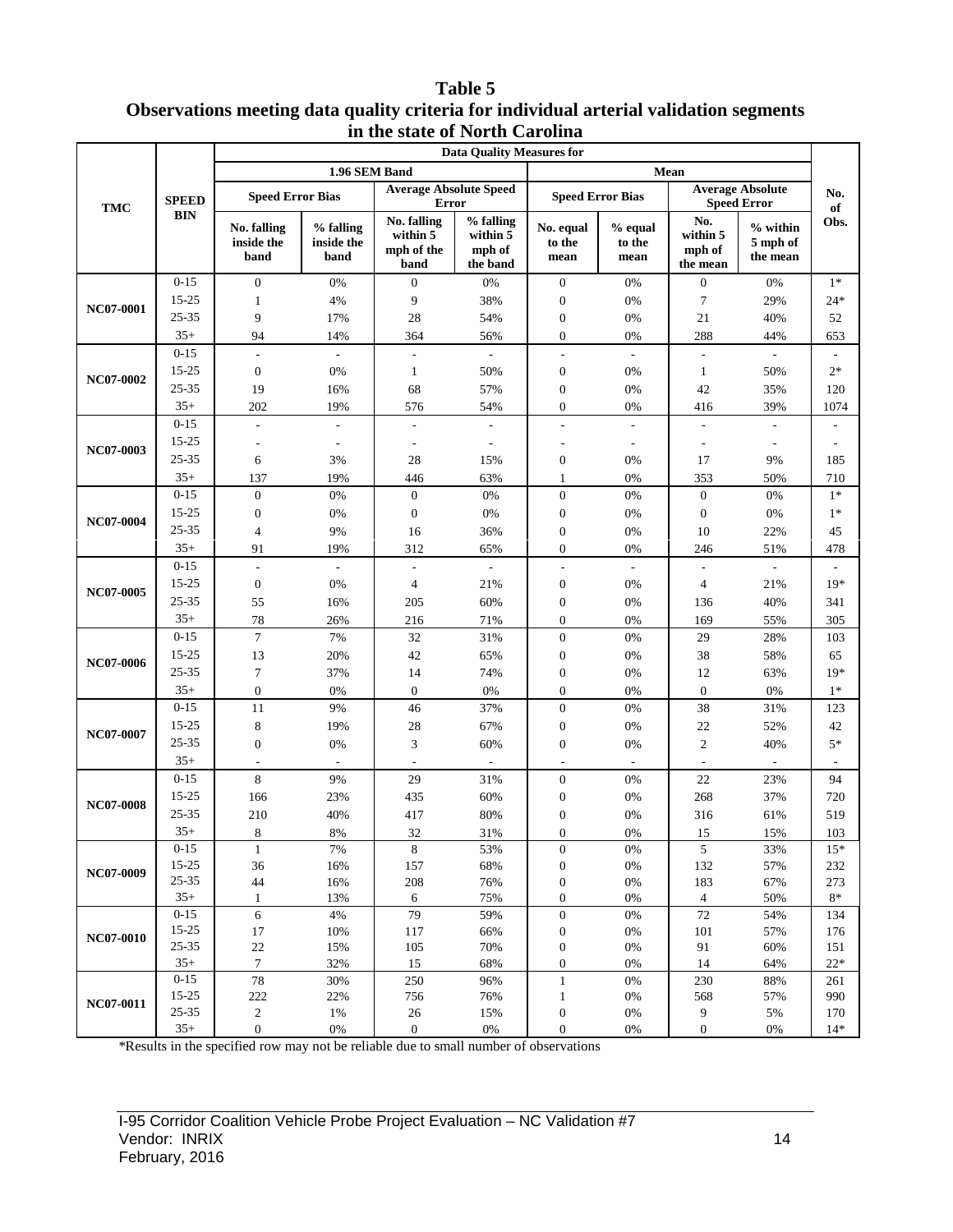## **Table 5 (Cont'd) Observations meeting data quality criteria for individual arterial validation segments in the state of North Carolina**

| <b>Data Quality Measures for</b> |                    |                                   |                                 |                                               |                                             |                                      |                             |                                       |                                               |           |
|----------------------------------|--------------------|-----------------------------------|---------------------------------|-----------------------------------------------|---------------------------------------------|--------------------------------------|-----------------------------|---------------------------------------|-----------------------------------------------|-----------|
|                                  |                    |                                   | 1.96 SEM Band                   |                                               |                                             |                                      |                             | Mean                                  |                                               |           |
| <b>TMC</b>                       | <b>SPEED</b>       | <b>Speed Error Bias</b>           |                                 | <b>Average Absolute Speed</b><br><b>Error</b> |                                             | <b>Speed Error Bias</b>              |                             |                                       | <b>Average Absolute</b><br><b>Speed Error</b> | No.<br>of |
|                                  | <b>BIN</b>         | No. falling<br>inside the<br>band | % falling<br>inside the<br>band | No. falling<br>within 5<br>mph of the<br>band | % falling<br>within 5<br>mph of<br>the band | No. equal<br>to the<br>mean          | $%$ equal<br>to the<br>mean | No.<br>within 5<br>mph of<br>the mean | $%$ within<br>5 mph of<br>the mean            | Obs.      |
|                                  | $0 - 15$           | 12                                | 14%                             | 43                                            | 51%                                         | $\boldsymbol{0}$                     | 0%                          | 35                                    | 42%                                           | 84        |
| NC07-0012                        | $15 - 25$          | 27                                | 21%                             | 98                                            | 75%                                         | $\boldsymbol{0}$                     | 0%                          | 87                                    | 66%                                           | 131       |
|                                  | $25 - 35$          | 10                                | 14%                             | 38                                            | 51%                                         | $\boldsymbol{0}$                     | 0%                          | 33                                    | 45%                                           | 74        |
|                                  | $35+$              | $\mathbf{0}$                      | 0%                              | $\mathbf{0}$                                  | 0%                                          | $\boldsymbol{0}$                     | 0%                          | $\mathbf{0}$                          | 0%                                            | $5*$      |
|                                  | $0 - 15$           | $\mathbf{1}$                      | 2%                              | 28                                            | 54%                                         | $\boldsymbol{0}$                     | 0%                          | 23                                    | 44%                                           | 52        |
| NC07-0013                        | 15-25              | 40                                | 18%                             | 140                                           | 64%                                         | $\boldsymbol{0}$                     | 0%                          | 113                                   | 52%                                           | 218       |
|                                  | 25-35              | $20\,$                            | 18%                             | 75                                            | 69%                                         | $\boldsymbol{0}$                     | $0\%$                       | 61                                    | 56%                                           | 109       |
|                                  | $35+$              | 1                                 | 14%                             | $\overline{c}$                                | 29%                                         | $\boldsymbol{0}$                     | 0%                          | $\mathbf{1}$                          | 14%                                           | $7*$      |
|                                  | $0 - 15$           | $\overline{a}$                    |                                 | $\overline{a}$                                |                                             | ÷,                                   |                             | $\overline{a}$                        |                                               |           |
| NC07-0014                        | 15-25              | 1                                 | 2%                              | $\overline{7}$                                | 11%                                         | $\boldsymbol{0}$                     | 0%                          | $\overline{4}$                        | 6%                                            | 64        |
|                                  | 25-35              | 35                                | 10%                             | 142                                           | 42%                                         | $\mathbf{1}$                         | 0%                          | 74                                    | 22%                                           | 342       |
|                                  | $35+$              | 75                                | 31%                             | 181                                           | 75%                                         | $\boldsymbol{0}$                     | 0%                          | 137                                   | 57%                                           | 241       |
|                                  | $0 - 15$           | $\frac{1}{2}$                     | $\Box$                          | $\overline{\phantom{a}}$                      | $\Box$                                      | $\overline{\phantom{a}}$             | $\overline{\phantom{a}}$    | $\blacksquare$                        | $\blacksquare$                                |           |
|                                  | 15-25              | $\boldsymbol{0}$                  | 0%                              | $\boldsymbol{0}$                              | 0%                                          | $\boldsymbol{0}$                     | 0%                          | $\boldsymbol{0}$                      | 0%                                            | $1*$      |
| NC07-0015                        | 25-35              | 3                                 | $8\%$                           | 15                                            | 42%                                         | $\boldsymbol{0}$                     | 0%                          | 8                                     | 22%                                           | 36        |
|                                  | $35+$              | 63                                | 20%                             | 204                                           | 66%                                         | $\boldsymbol{0}$                     | $0\%$                       | 179                                   | 58%                                           | 308       |
|                                  | $0 - 15$           | ÷,                                | $\overline{\phantom{a}}$        | $\overline{\phantom{a}}$                      |                                             | ÷,                                   | $\overline{\phantom{a}}$    | L,                                    | ÷                                             |           |
| NC07-0016                        | 15-25              | $\boldsymbol{0}$                  | 0%                              | $\mathbf{1}$                                  | 100%                                        | $\boldsymbol{0}$                     | 0%                          | $\mathbf{1}$                          | 100%                                          | $1*$      |
|                                  | $25 - 35$          | $\overline{4}$                    | 11%                             | 8                                             | 22%                                         | $\boldsymbol{0}$                     | 0%                          | 6                                     | 16%                                           | 37        |
|                                  | $35+$              | 151                               | 17%                             | 574                                           | 66%                                         | $\mathbf{1}$                         | 0%                          | 453                                   | 52%                                           | 875       |
|                                  | $0 - 15$           | $\mathbf{0}$                      | $0\%$                           | 5                                             | 12%                                         | $\boldsymbol{0}$                     | 0%                          | $\overline{4}$                        | 9%                                            | 43        |
| NC07-0017                        | 15-25              | $\overline{7}$                    | 12%                             | 24                                            | 42%                                         | $\boldsymbol{0}$                     | 0%                          | 19                                    | 33%                                           | 57        |
|                                  | 25-35              | 36                                | 19%                             | 125                                           | 65%                                         | $\boldsymbol{0}$                     | 0%                          | 93                                    | 49%                                           | 191       |
|                                  | $35+$              | 206                               | 24%                             | 520                                           | 61%                                         | 1                                    | 0%                          | 385                                   | 46%                                           | 846       |
|                                  | $0 - 15$           | $\mathbf{0}$                      | 0%                              | 3                                             | 50%                                         | $\boldsymbol{0}$                     | 0%                          | $\mathbf{2}$                          | 33%                                           | $6*$      |
|                                  | 15-25              | $\mathfrak{2}$                    | 7%                              | 15                                            | 52%                                         | $\boldsymbol{0}$                     | 0%                          | 13                                    | 45%                                           | $29*$     |
| <b>NC07-0018</b>                 | 25-35              | 35                                | 15%                             | 149                                           | 64%                                         | $\boldsymbol{0}$                     | 0%                          | 112                                   | 48%                                           | 232       |
|                                  | $35+$              | 99                                | 18%                             | 404                                           | 73%                                         | $\boldsymbol{0}$                     | 0%                          | 361                                   | 66%                                           | 550       |
|                                  | $0 - 15$           | 109                               | 29%                             | 299                                           | 79%                                         | $\boldsymbol{0}$                     | $0\%$                       | 265                                   | 70%                                           | 380       |
|                                  | 15-25              | 149                               | 29%                             | 375                                           | 73%                                         | $\boldsymbol{0}$                     | 0%                          | 270                                   | 53%                                           | 514       |
| NC07-0019                        | 25-35              | 65                                | 18%                             | 193                                           | 53%                                         | $\boldsymbol{0}$                     | 0%                          | 118                                   | 32%                                           | 366       |
|                                  | $35+$              | 86                                | 10%                             | 360                                           | 42%                                         | 0                                    | $0\%$                       | 240                                   | 28%                                           | 861       |
|                                  | $0-15$             | $\mathbf{1}$                      | 33%                             | $\mathbf{2}$                                  | 67%                                         | $\boldsymbol{0}$                     | 0%                          | $\sqrt{2}$                            | 67%                                           | $3*$      |
| NC07-0020                        | 15-25              | 1                                 | $2\%$                           | 12                                            | 26%                                         | $\boldsymbol{0}$                     | 0%                          | 9                                     | 20%                                           | 46        |
|                                  | $25 - 35$          | 62                                | 11%                             | 202                                           | 37%                                         | $\boldsymbol{0}$                     | $0\%$                       | 101                                   | 19%                                           | 543       |
|                                  | $35+$              | 378                               | 28%                             | 974                                           | 73%                                         | $\mathbf{1}$                         | 0%                          | 722                                   | 54%                                           | 1337      |
|                                  | $0 - 15$           | $\mathfrak{Z}$                    | 4%                              | 41                                            | 56%                                         | $\boldsymbol{0}$                     | 0%                          | 37                                    | 51%                                           | 73        |
| NC07-0021                        | 15-25              | $25\,$                            | 13%                             | 119                                           | 60%                                         | $\boldsymbol{0}$                     | 0%                          | 109                                   | 55%                                           | 199       |
|                                  | $25 - 35$<br>$35+$ | 65                                | 11%                             | 329                                           | 55%                                         | $\boldsymbol{0}$                     | 0%                          | 251                                   | 42%                                           | 599       |
|                                  | $0 - 15$           | 142<br>$\mathbf{1}$               | 20%<br>2%                       | 475<br>45                                     | 67%<br>$80\%$                               | $\boldsymbol{0}$<br>$\boldsymbol{0}$ | 0%<br>$0\%$                 | 381<br>39                             | 54%<br>70%                                    | 710<br>56 |
|                                  | 15-25              | 11                                | 7%                              | 89                                            | 55%                                         | $\boldsymbol{0}$                     | 0%                          | 73                                    | 45%                                           | 161       |
| NC07-0022                        | 25-35              | 134                               | 14%                             | 558                                           | 58%                                         | $\mathbf{1}$                         | $0\%$                       | 443                                   | 46%                                           | 957       |
|                                  | $35+$              | 95                                | 21%                             | 320                                           | 70%                                         | $\boldsymbol{0}$                     | 0%                          | 259                                   | 56%                                           | 460       |
|                                  |                    |                                   |                                 |                                               |                                             |                                      |                             |                                       |                                               |           |